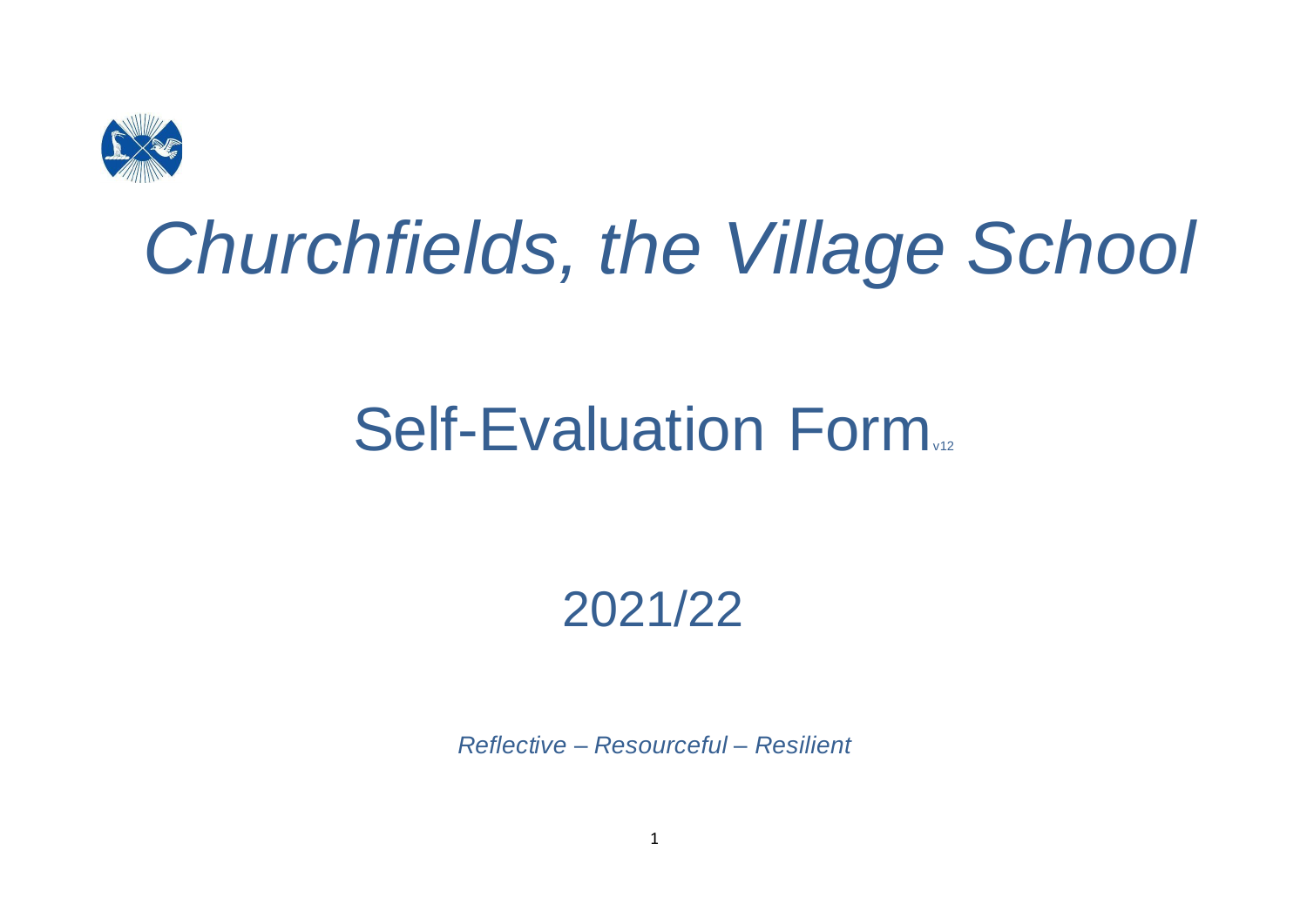| <b>SECTION</b><br><b>SCHOOL</b><br><b>CONTEXT</b> | Churchfields, the Village School consists of two schools federated in 2006. The Atworth base (AT) consists of four classes (R, 1/2, 3/4, 5/6) and the Monkton Farleigh base<br>(MF) consisting of two classes (R/KS1, KS2). Both bases are located in rural Wiltshire, relatively close to the cities of Bath and Bristol. There is an independent nursery near<br>AT: 'Snapdragon'. Many children feed into AT) from here.                                                                                                                                                                                                                                                                                                                                                                                                       |
|---------------------------------------------------|-----------------------------------------------------------------------------------------------------------------------------------------------------------------------------------------------------------------------------------------------------------------------------------------------------------------------------------------------------------------------------------------------------------------------------------------------------------------------------------------------------------------------------------------------------------------------------------------------------------------------------------------------------------------------------------------------------------------------------------------------------------------------------------------------------------------------------------|
|                                                   | The independent nursery at MF, 'Lookout Day Nursery' opened at the base in February 2020. We are hopeful that this provision, along with the wrap-around care they will<br>offer, will draw more families to MF, to improve the financial outlook for both this base and the school at large. Unfortunately COVID-19 has hampered progress of the<br>nursery and meant the school has had to provide financial support (in terms of providing rent relief) in order to secure its viability.                                                                                                                                                                                                                                                                                                                                      |
|                                                   | Pupil numbers for Reception entry fluctuates at both bases due to the local population, with MF particularly affected by this. We attracted a number of pupils to our MF<br>base, who took up their places in September 2019 thanks to a successful marketing campaign. We now keep our marketing strategy current and well-funded in order to<br>attract pupils to both bases. AT has been oversubscribed for the previous two years with many new parents siting the school's reputation for providing an<br>exciting/enriching education. Many parents choose the school despite being out of catchment. Our 2021 intake was lower at Atworth than the last several years as<br>predicted by the local authority's demographic analysis. Our numbers on roll remain higher than predictions however.                           |
|                                                   | The Headteacher has been in post since January 2014 and is supported by a Senior Teacher at each base both of whom have a full class commitment. The Atworth Senior<br>Teacher has been in post for a number of years and the MF Senior Teacher has been in her substantive post since January 2017. Staffing at both bases is stable bar internal<br>movement between the two.                                                                                                                                                                                                                                                                                                                                                                                                                                                   |
|                                                   | Most teachers are on the Upper Pay Scale. We currently have two classes that have job-share classteachers: Y1/2 (2:3) and Y3/4 (3:2), both at the Atworth base. Staff<br>turnover is typically low although the MF base underwent a number of staff changes in the previous few years and some staff have moved between bases over time.                                                                                                                                                                                                                                                                                                                                                                                                                                                                                          |
|                                                   | Classes are supported in the morning with teaching assistants or additional qualified teachers whose role is to support children's learning within class or individual/small<br>groups outside the classroom. In 20/21 we have a mixture of support teacher and teaching assistant experience levels. All have recently undertaken quality CPD<br>opportunities and are performance managed by the SENDCo in line with recommended practice. Many of our teaching assistants are also higher level teaching assistants<br>(HLTAs). HLTAs are used to cover the majority of short-term teacher absences in line with the school's policy which we find preferable to using supply teachers who are not<br>aware of the children or their individual needs. Absences longer than two days are always covered by qualified teachers. |
|                                                   | Normally, the two bases have staggered start and finish times - AT: 8:45-3:15pm; MF: 8:30-3pm. Both bases have a 15 minute morning break and an hour for lunch. KS1<br>often have a 15 minute afternoon break in addition.                                                                                                                                                                                                                                                                                                                                                                                                                                                                                                                                                                                                        |
|                                                   | To keep pupils safe during the COVID-19 pandemic, Atworth was divided into two bubbles which could be managed effectively with the staffing levels already in school<br>(and therefore within our budget). Each bubble had a staggered school day including start/end times (EYFS/KS1: 8:30am to 3pm; KS2: 8:45am to 3:15pm) and lunchtimes<br>(EYFS/KS1: 11:30am to 12:30pm; KS2 12-1pm). Break-times saw the children kept in separate zones on the playground. We have a detailed and regularly-updated, LA-<br>approved risk assessment which can be made available to view if required.                                                                                                                                                                                                                                      |
|                                                   | Both bases offer a rich variety of extra-curricular clubs, many of which are free of charge. These are run by both teaching staff and outside providers who are suitably<br>vetted. The teaching staff-run clubs are suspended due to COVID-19.                                                                                                                                                                                                                                                                                                                                                                                                                                                                                                                                                                                   |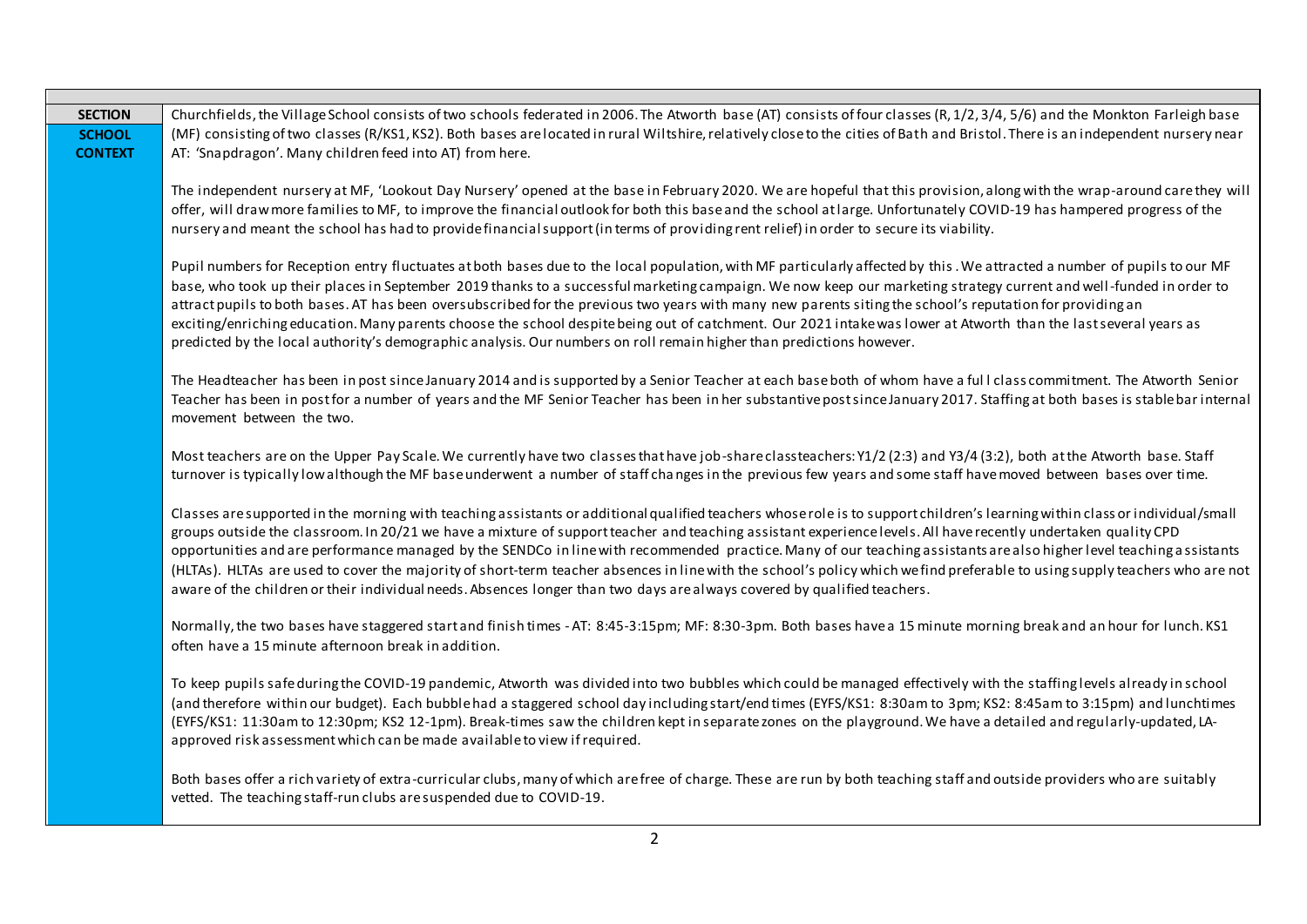The school has fully implemented National Curriculum 2014 and initially adopted the International Primary Curriculum to support this. We are now moving away from this as staff have the confidence to plan using a clear progression of knowledge and skills over the primary phase. We are constantly evaluating and improving our curriculum offer to ensure it is fit for purpose by meeting national requirements and providing children with motivating content. We are currently revisiting our intent and quality of implementation to ensure time is well spent on ensuring quality coverage that ensures methodically revisiting of key skills and knowledge. We are continuing to map the skills and knowledge for upcoming 'cycles' of learning so this is a work in progress; and embedding non-core assessment strategies so teachers are confident in their assessments and this information is used to inform planning.

Some of the Sports Premium the school receives is utilised to employ an expert sports teacher to team teach alongside our regular staff. This benefits our children at the time and secures future sustainability.

All teachers receive the Planning, Preparation and Assessment (PPA) time to which they are entitled, and the senior teachers of both bases receive at least an additional half a day per week non-contact to support the discharge of their Leadership and Management duties. Other subject leaders receive non-contact time by prior agreement. Senior Leaders are highly aware of the demands of teachers' workloads and seek to reduce these through consultation whenever poss ible (e.g. November 2018 INSET used DfE Workload Toolkit, later followed up by SLT; April 2021: staff well-being survey which indicated staff felt supported by the school over the pandemic). MF base pupil numbers have always been at the mercy of the numbers of children within the local population which is typically low. This can mean some admission years can be very low. This can put a financial strain on both bases as we drive forward improving standards. The Headteacher and Governing Body work together to ensure the school is suitably marketed to the surrounding community in an effort to maintain healthy pupil numbers.

To keep pupils safe during the COVID-19 pandemic, Atworth was divided into two bubbles which could be managed effectively with the staffing levels already in school (and therefore within our budget). Each bubble had a staggered school day including start/end times (EYFS/KS1: 8:30am to 3pm; KS2: 8:45am to 3:15pm) and lunchtimes (EYFS/KS1: 11:30am to 12:30pm; KS2 12-1pm). Break-times saw the children kept in separate zones on the playground. We have a detailed and regularly-updated, LAapproved risk assessment which can be made available to view if required. This arrangement is currently not in force although could be reinstated if appropriate in line with our outbreak management plan.

#### **Key Pupil Characteristics (November 2021):**

Numbers on roll: AT= 90; MF=36; Total=127. 53.5% girls; 46.5% boys 85% joined in Reception year 15 (11.5%) Pupil Premium 14 (11%) FSM 11 (8%) SEND (EHCP = 0) 2 (2%) Service Premium 2 (2%) PLAC 1 (1%) EAL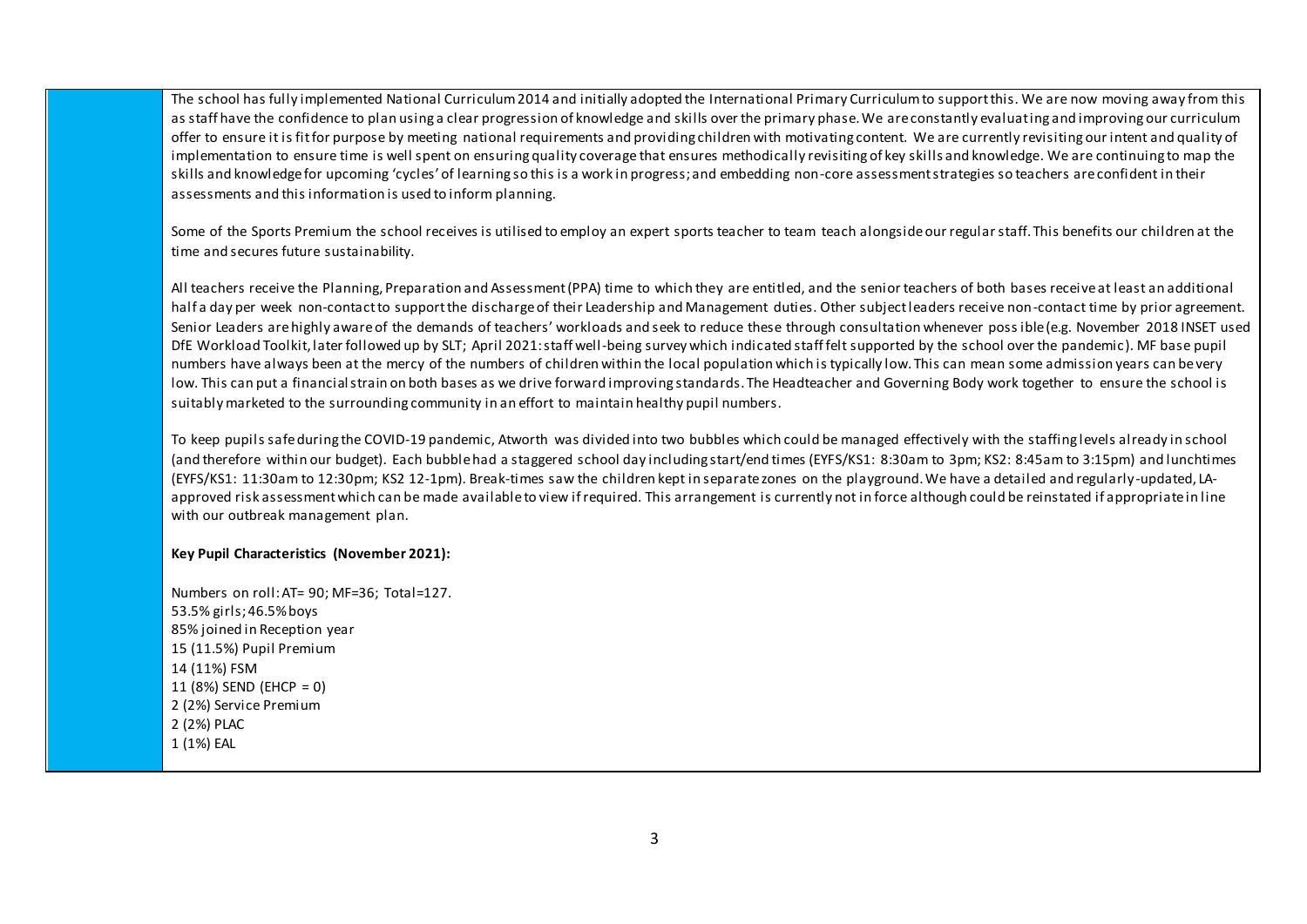|                                                       | The demographic of the local area has a deprivation indicator below that of national although some of our families are in receipt of state support and this fluctuates<br>significantly between year groups according to April 2019 Mosaic data (the last available), with 21% of the school's populati on being in the second quartile of the least<br>advantaged population which varies from 8% minimum (Y4 in 21/22) and 36% maximum (Y5 in 21/22) in this group.<br>On entry to Reception, children's attainment has been is broadly in line with national average with the exception of 17/18 and 18/19 where it was above. In 19/20,<br>attainment on entry was just below national average, and in 20/21 and 21/22, it was significantly below, undoubtedly due to the disruptions caused by the pandemic. The<br>school's assessment accuracy has been his has been verified through formal local authority moderation in July 2018 as well as informal LA wide and cluster moderation<br>sessions whenever they are available. |
|-------------------------------------------------------|------------------------------------------------------------------------------------------------------------------------------------------------------------------------------------------------------------------------------------------------------------------------------------------------------------------------------------------------------------------------------------------------------------------------------------------------------------------------------------------------------------------------------------------------------------------------------------------------------------------------------------------------------------------------------------------------------------------------------------------------------------------------------------------------------------------------------------------------------------------------------------------------------------------------------------------------------------------------------------------------------------------------------------------|
| <b>AREAS FOR</b>                                      | Summary:                                                                                                                                                                                                                                                                                                                                                                                                                                                                                                                                                                                                                                                                                                                                                                                                                                                                                                                                                                                                                                 |
| <b>WHOLE</b><br><b>SCHOOL</b><br><b>DEVELOPMENT</b>   | . Raise attainment and achievement in all subjects, incorporating catch-up. Continue curriculum mapping and assessment work to support this.                                                                                                                                                                                                                                                                                                                                                                                                                                                                                                                                                                                                                                                                                                                                                                                                                                                                                             |
| <b>Key priorities</b><br>identified<br>through school | . Implement Reception Baseline Assessment (RBA), EYFS 2021 Framework & DfE Systematic Synthetic Phonics recommendations with appropriate staff CPD so pupils<br>make good progress.                                                                                                                                                                                                                                                                                                                                                                                                                                                                                                                                                                                                                                                                                                                                                                                                                                                      |
| performance<br>review &                               | . Improve effectiveness of marking and feedback by implementing 'Mark for Impact' strategy.                                                                                                                                                                                                                                                                                                                                                                                                                                                                                                                                                                                                                                                                                                                                                                                                                                                                                                                                              |
| evaluation.                                           | . Implement new RSHE curriculum and recommended changes in light of 'Review of sexual abuse in schools' report.                                                                                                                                                                                                                                                                                                                                                                                                                                                                                                                                                                                                                                                                                                                                                                                                                                                                                                                          |
|                                                       | Further detail:                                                                                                                                                                                                                                                                                                                                                                                                                                                                                                                                                                                                                                                                                                                                                                                                                                                                                                                                                                                                                          |
|                                                       | We are currently revisiting our intent and quality of implementation to ensure time is well spent on quality coverage that methodically revisits key skills and<br>$\bullet$<br>knowledge. We are continuing to map the skills and knowledge for upcoming 'cycles' of learning so this is a work in progress; and embedding non-core<br>assessment strategies so teachers are confident in their assessments and this information is used to inform planning. The pandemic requires us to revisit what<br>must be taught and ensure that is fully implemented before other content is considered. Ensure the Reception Baseline Assessment (RBA) and EYFS 2021<br>Framework are successfully implemented. Ensure Systematic Synthetic Phonics recommendations are implemented and staff are well-trained and monitored to<br>ensure effective delivery at both bases.                                                                                                                                                                    |
|                                                       | Ensure SEND/Pupil Premium provision is fit for purpose and addresses the additional needs brought up by the pandemic in order to close gaps in knowledge and<br>understanding so all children can succeed.                                                                                                                                                                                                                                                                                                                                                                                                                                                                                                                                                                                                                                                                                                                                                                                                                               |
|                                                       | Attainment and achievement in reading, writing, maths and SPaGimproves across the school, supported by catch-up funding and strategies. Be mindful of the<br>reading and SPaG issues that were evident before the pandemic, and recommendations identified in a November 2021 consultant visit, commissioned by the<br>school.                                                                                                                                                                                                                                                                                                                                                                                                                                                                                                                                                                                                                                                                                                           |
|                                                       | Marking and feedback is mindful of teachers' workload yet is successful in moving pupils' learning forward. The school will be disseminating the 'Mark for Impact'<br>strategy this year.                                                                                                                                                                                                                                                                                                                                                                                                                                                                                                                                                                                                                                                                                                                                                                                                                                                |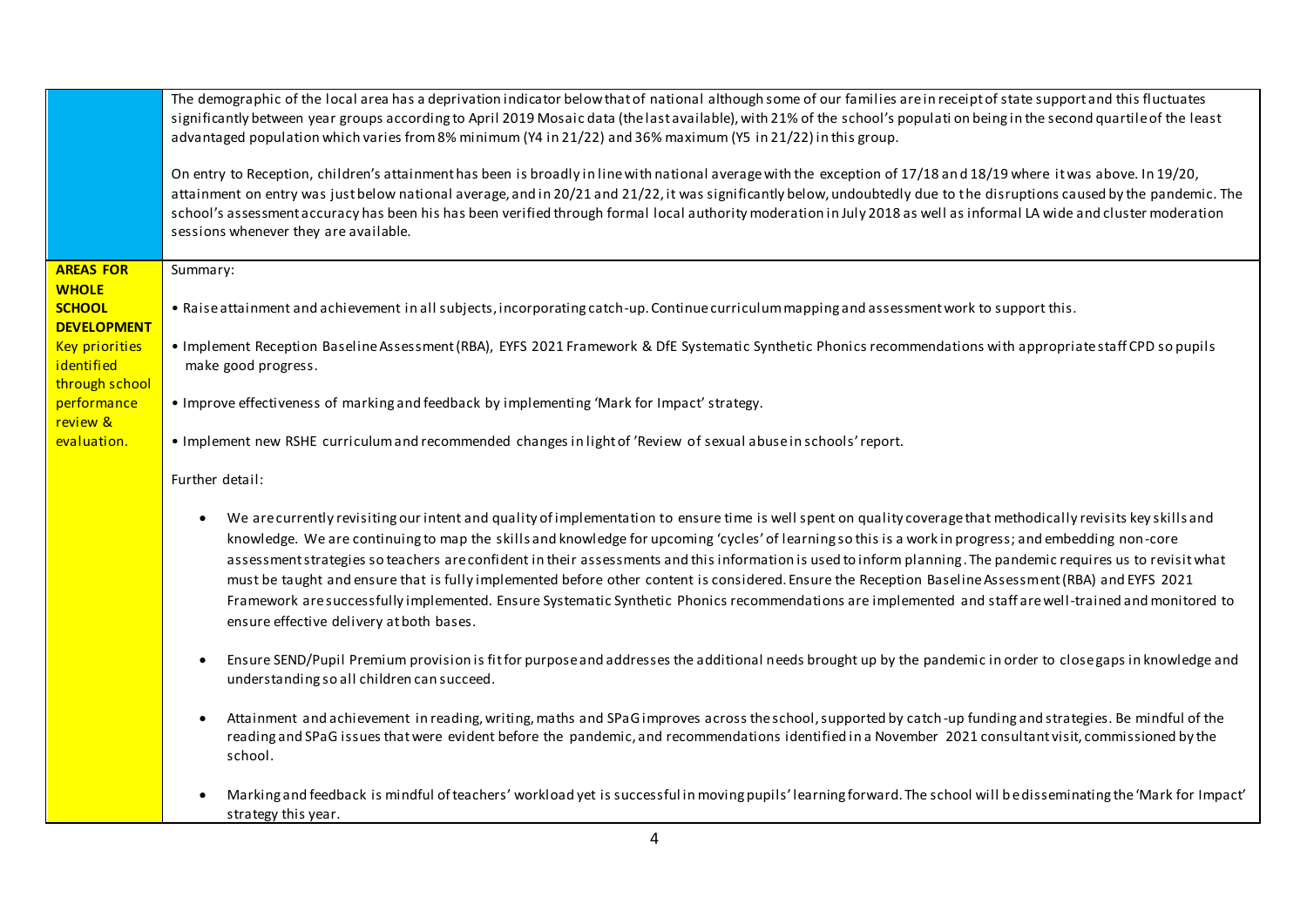|                                                | Ensure the comprehensive implementation of the Relationship, Sex and Health Education (RSHE) and Health Education; and Reception Baseline Assessment<br>$\bullet$<br>(RBA); and develop a thorough response to the June 2021 Ofsted report: "Review of sexual abuse in schools and colleges" to ensure children are kept safe. |                                                                                                                                                                                                                                                                                                                                                                                                                                                                                                                                                                                                                                  |  |  |  |  |
|------------------------------------------------|--------------------------------------------------------------------------------------------------------------------------------------------------------------------------------------------------------------------------------------------------------------------------------------------------------------------------------|----------------------------------------------------------------------------------------------------------------------------------------------------------------------------------------------------------------------------------------------------------------------------------------------------------------------------------------------------------------------------------------------------------------------------------------------------------------------------------------------------------------------------------------------------------------------------------------------------------------------------------|--|--|--|--|
|                                                |                                                                                                                                                                                                                                                                                                                                | Please note that these are the key areas for improvement only and should be read in conjunction with the priorities identified by Ofsted in our last inspection. Other areas<br>will also be developed in conjunction with these as required.                                                                                                                                                                                                                                                                                                                                                                                    |  |  |  |  |
| <b>PREVIOUS</b><br><b>INSPECTION</b>           | Date: 28/02/17                                                                                                                                                                                                                                                                                                                 | <b>Overall Judgement: GOOD</b>                                                                                                                                                                                                                                                                                                                                                                                                                                                                                                                                                                                                   |  |  |  |  |
|                                                | <b>Key Issue</b>                                                                                                                                                                                                                                                                                                               | <b>Progress</b>                                                                                                                                                                                                                                                                                                                                                                                                                                                                                                                                                                                                                  |  |  |  |  |
|                                                | Staff extend the<br>challenge further for<br>the most able pupils,<br>especially in writing and<br>mathematics.                                                                                                                                                                                                                | More Able (MA) leader is a member of SLT. School is a member of NACE and received bespoke training from them in 2018. Staff also receive<br>regular training using NACE materials. MA leader works closely with English/maths leaders and has been part of the Boolean Maths Hub, and is<br>now part of the Mobius Maths Hub, at the forefront of maths mastery teaching. New maths and English methods of teaching adopted which<br>have had positive impact on achievement.                                                                                                                                                    |  |  |  |  |
|                                                |                                                                                                                                                                                                                                                                                                                                | GD/HA data examples of impact: KS1 reading up from 28% in 2017 to 46% in 2019; KS2 writing up from 19% in 2017 to 37% in 2019; KS2 maths<br>up from 10% in 2017 to 40% in 2018 to 26% in 2019.                                                                                                                                                                                                                                                                                                                                                                                                                                   |  |  |  |  |
| How areas for                                  |                                                                                                                                                                                                                                                                                                                                | All KS1 and KS2 GD/HA data improved from 2017 to 2019 although ARE GD/HA combined can be variable due to small cohort sizes (e.g. KS2 0%<br>(below national) in 2017 then 15% (above national in 2018).                                                                                                                                                                                                                                                                                                                                                                                                                          |  |  |  |  |
| development<br>identified at<br>previous       |                                                                                                                                                                                                                                                                                                                                | Our May 2021 SIA report indicated that "School leaders have also maintained a focus on More Able pupils, and this is checked through the work<br>of the governing body with updates from the More Able Leader. CPD has been provided for teachers."                                                                                                                                                                                                                                                                                                                                                                              |  |  |  |  |
| Ofsted<br>inspection have<br>been<br>addressed | The capacity of the<br>middleleaders is<br>developed so that they<br>can systematically<br>improve the quality of<br>teaching in their                                                                                                                                                                                         | Since our previous inspection, the development of subject leaders has been a high focus for the school. They have been empowered by regular,<br>bespoke, high quality CPD, and have been allowed to take risks with key areas of the school's work. This has not only improved multiple areas<br>of the school's work but effectively distributed leadership to increase the school's capacity securing effective succession planning. We are a<br>'research-engaged' school and value an outward-facing approach, bringing in other professionals to support us in our work (e.g. EYFS and maths<br>consultant in autumn 2021). |  |  |  |  |
|                                                | subjects.                                                                                                                                                                                                                                                                                                                      | Subject leaders carry out regular and thorough monitoring and evaluation activities including lesson observations, learning walks, pupils' books,<br>teachers' planning alongside the use of pupil questionnaires, focussed teacher appraisal targets and support staff performance management<br>targets, quality, honed CPD, and opportunities to work alongside external outstanding practitioners in similar settings. Several teachers are<br>receiving informal support from key school leaders and outside agencies, arranged by the school.                                                                              |  |  |  |  |
|                                                |                                                                                                                                                                                                                                                                                                                                | The headteacher meets with individual subject leaders at least three times per year. Increasingly, leaders set the agenda for these meetings<br>which focusses on discussions around strategic approaches to increase impact on pupils' achievement and attainment across all areas of school<br>life. The impact of their work can be evidenced through improving school outcomes since the previous inspection.                                                                                                                                                                                                                |  |  |  |  |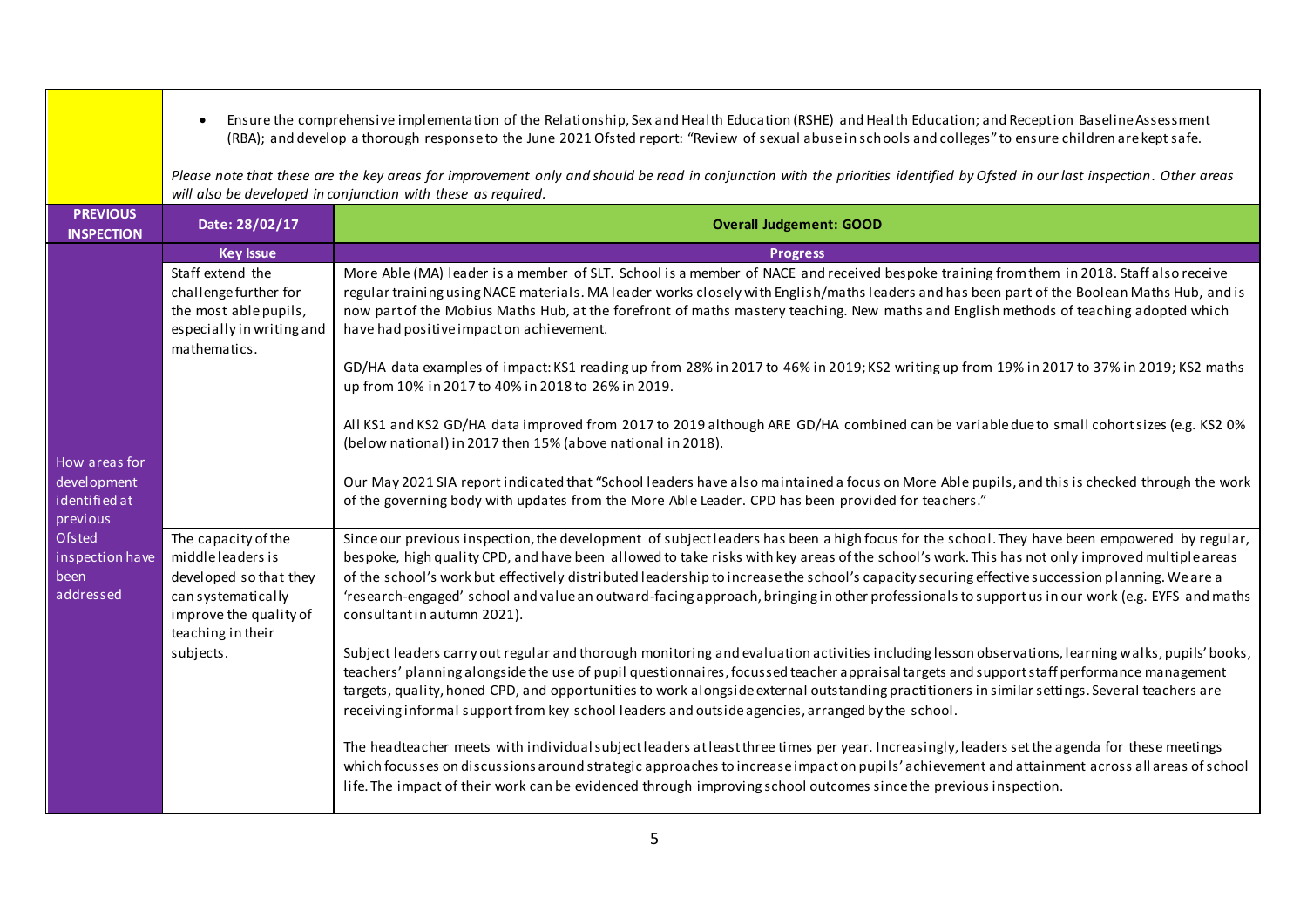|                                        | Our May 2021 SIA report indicated that "School leaders have taken decisive action to address the issues raised at the last inspection with a<br>distributed leadership approach firmly in place. Subject leader action plans form the basis of the SDP and used to drive improvements." The<br>school is now (21/22) working on ensuring consistency of approach with action planning and that these utilise effective SMART targets based on<br>definable impact.                                                                                                                                                                                                                                                                                                                                                                                                                                                                                                                                                                                                                                                                                                                                              |
|----------------------------------------|-----------------------------------------------------------------------------------------------------------------------------------------------------------------------------------------------------------------------------------------------------------------------------------------------------------------------------------------------------------------------------------------------------------------------------------------------------------------------------------------------------------------------------------------------------------------------------------------------------------------------------------------------------------------------------------------------------------------------------------------------------------------------------------------------------------------------------------------------------------------------------------------------------------------------------------------------------------------------------------------------------------------------------------------------------------------------------------------------------------------------------------------------------------------------------------------------------------------|
|                                        | <b>GOOD</b>                                                                                                                                                                                                                                                                                                                                                                                                                                                                                                                                                                                                                                                                                                                                                                                                                                                                                                                                                                                                                                                                                                                                                                                                     |
| <b>OVERALL</b><br><b>EFFECTIVENESS</b> | Our curriculum enthuses and motivates children, teaching key areas of learning through a topic-based approach. Our curriculum is kept constantly under review to<br>evaluate the extent to which its implementation matches our intent, establishing a clear cycle for curriculum improvement over time. We are mindful of the extent to<br>which pupils' cultural capital, understanding/immersion in life in modern Britain/British values, and knowledge on how to keep themselves safe (including Prevent) are<br>addressed. Core subject attainment is consistently above national expectations in most areas.                                                                                                                                                                                                                                                                                                                                                                                                                                                                                                                                                                                             |
|                                        | Leaders at all levels participate in regular, rigorous monitoring and evaluation activities and provide detailed feedback to staff which secures improvement as evidenced in<br>pupil outcomes over time. We are mindful of our provision for pupil groups and closely monitor the impact of any strategies that seek to improve their outcomes. The<br>quality of teaching continues to improve and is least good over time with an increasing amount out standing. High expectations are consistently communicated by senior<br>staff and governors. Governors show an increasing understanding of their strategic role through improved support and challenge to the headteacher in order to move the<br>school forward.                                                                                                                                                                                                                                                                                                                                                                                                                                                                                     |
|                                        | In 2019 (the last national data available) the majority of our pupils made at least good progress from their EYFS starting point in reading, writing and maths by the end of<br>KS1, with some making more than expected progress. KS2 progress was within the national confidence intervals for reading, writing, and maths. Maths has been a key<br>focus for development since 2017 and our strategies for improvement have been successful; Monitoring, including data analysis of all other year groups, also confirms<br>attainment and achievement in line with national expectations overall at the end of 18/19. Disadvantaged children are catered for effectively at Churchfields with 2019<br>progress scores of 4.74 for reading, -0.36 for writing and 0.4 for maths - all in line with the national average confidence interval for all pupils and non-disadvantaged<br>pupils. Attainment of our disadvantaged pupils was 75% for RWM combined, above the national average of non-disadvantaged pupils of 71%. 25% of our disadvantaged<br>pupils achieved the higher standard for RWM combined, above the national average of non-disadvantaged pupils of 13% (ASP19 - latest data available). |
|                                        | Daily collective worship and curriculum provision seeks to foster tolerance and respect for others in line with modern British values through explicit teaching of the key<br>values of Christianity. Incidents of poor behaviour remain consistently low and parents often report their satisfaction at how the school handles any concerns they may<br>have.                                                                                                                                                                                                                                                                                                                                                                                                                                                                                                                                                                                                                                                                                                                                                                                                                                                  |
|                                        | The school works productively with parents and the local community who are encouraged to come into school and support us with our work (COVID permitting).                                                                                                                                                                                                                                                                                                                                                                                                                                                                                                                                                                                                                                                                                                                                                                                                                                                                                                                                                                                                                                                      |
|                                        | The school responded proactively to the COVID-19 pandemic by using all funding streams available to equip the school and its pupils with technology to engage in remote<br>education of a high standard. The school has used Catch-Up funding to acquire comprehensive resources to support its remote education provision. It is mindful of the<br>well-being of staff when planning and asks for regular feedback.                                                                                                                                                                                                                                                                                                                                                                                                                                                                                                                                                                                                                                                                                                                                                                                            |
| <b>QUALITY OF</b><br><b>EDUCATION</b>  | Intent<br>Leaders and teachers are continuing to develop a curriculum, fully in line with National Curriculum 2014, that is ambitious and designed to give all pupils,<br>particularly those that are disadvantaged or with SEND, the knowledge and cultural capital they need to succeed in their current and future lives.                                                                                                                                                                                                                                                                                                                                                                                                                                                                                                                                                                                                                                                                                                                                                                                                                                                                                    |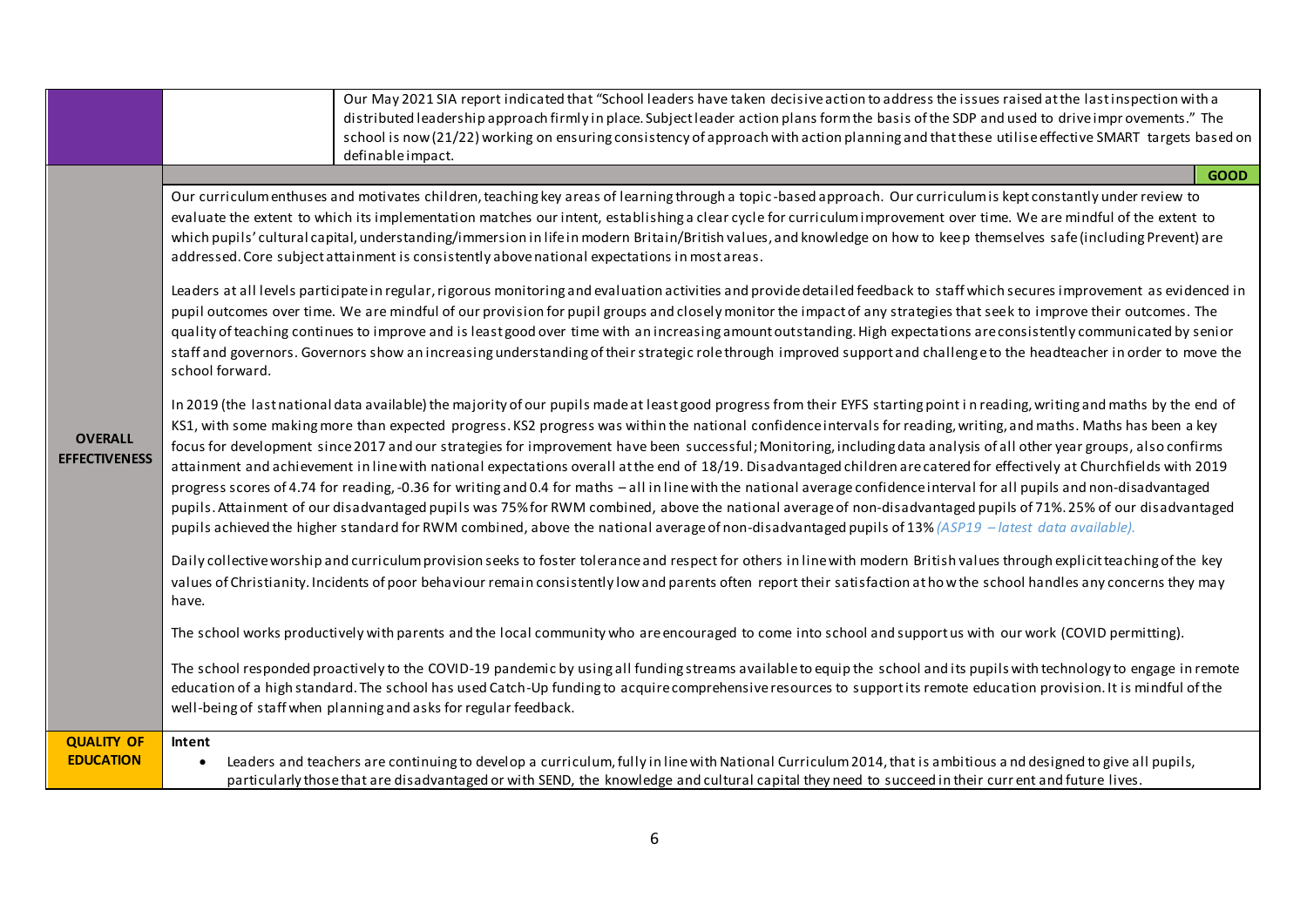- We recognise the importance of a curriculum that is coherently planned and sequenced towards cumulatively sufficient knowledge and skills for future learning. We have made significant progress in this sequencing and are now in the process of ensuring cycles of learning incorporate year group skills and knowledge progression appropriately.
- The SENDCo provides teaching staff with targeted advice on how to appropriately adapt the curriculum to meet the needs of pupils with SEND, developing their knowledge, skills and abilities to apply what they know and can do with increasing fluency and independenc e.
- Pupils study a broad and balanced curriculum covering a wide range of subjects, both core and foundation.
- As a Church of England School, the core values of friendship, compassion, hope, forgiveness and justiceare woven throughout.

#### **Implementation**

- Reading is prioritised to allow pupils to access the full curriculum offer.
- Teachers have good knowledge of the subject(s) and courses they teach. Where any areas for development exist, they are swiftly identified and appropriate support and CPD is put in place.
- Teachers present subject matter clearly and check pupils' understanding systematically, identify misconceptions accurately and provide clear, direct feedback. Teachers then adapt their teaching as necessary.
- Teaching is designed to help pupils remember and build on long term the knowledge and skills they have been taught over time.
- Teachers and leaders use assessment well to check understanding and inform further teaching. Leaders understand the limitations of assessment and do not use it in a way that creates unnecessary workload for staff or burdens on pupils.
- Teachers create a pupil-centric environment. Teaching materials reflect the school's ambitious intentions for the course of study. These materials cl early support the intent of a coherently planned curriculum, sequenced towards cumulatively sufficient knowledge and skills for future learning and employment.
- The work given to pupils is demanding and matches the aims of the curriculum in being coherently planned and sequenced toward s cumulatively sufficient knowledge and skills.
- A sequential approach to the reading curriculum develops pupils' fluency, confidence and enjoyment in reading. At all stages, reading attainment is assessed and gaps are addressed quickly and effectively for all pupils.
- Our phonics provision is developing to bring it into line with new DfE recommendations. Reading books will connect closely to the phonics knowledge pupils are taught when they are learning to read.
- The sharp focus on ensuring that younger children gain phoni cs knowledge and language comprehension necessary to read, and the skills to communicate, gives them the foundations for future learning.
- Teachers ensure that their own speaking, listening, reading and writing of English support pupils in developing their language and vocabulary well.
- We are mindful of the extent to which pupils' cultural capital, understanding/immersion in life in modern Britain/British val ues, and knowledge on how to keep themselves safe (including Prevent) are addressed.
- Leaders at all levels participate in regular, rigorous monitoring and evaluation activities and provide detailed feedback to staff which sec ures improvement as evidenced in pupil outcomes over time.
- We are mindful of our provision for pupil groups and closely monitor the impact of any strategies that seek to improve their outcomes.
- When planning, we draw upon local history, geography and other resources including Roman Baths, Bristol Museum, Stonehenge, S S Great Britain, local art galleries to name a few. Trips, visits and visitors from the local area and beyond are utilised extensively to help make learning meaningful and relevant to our pupils.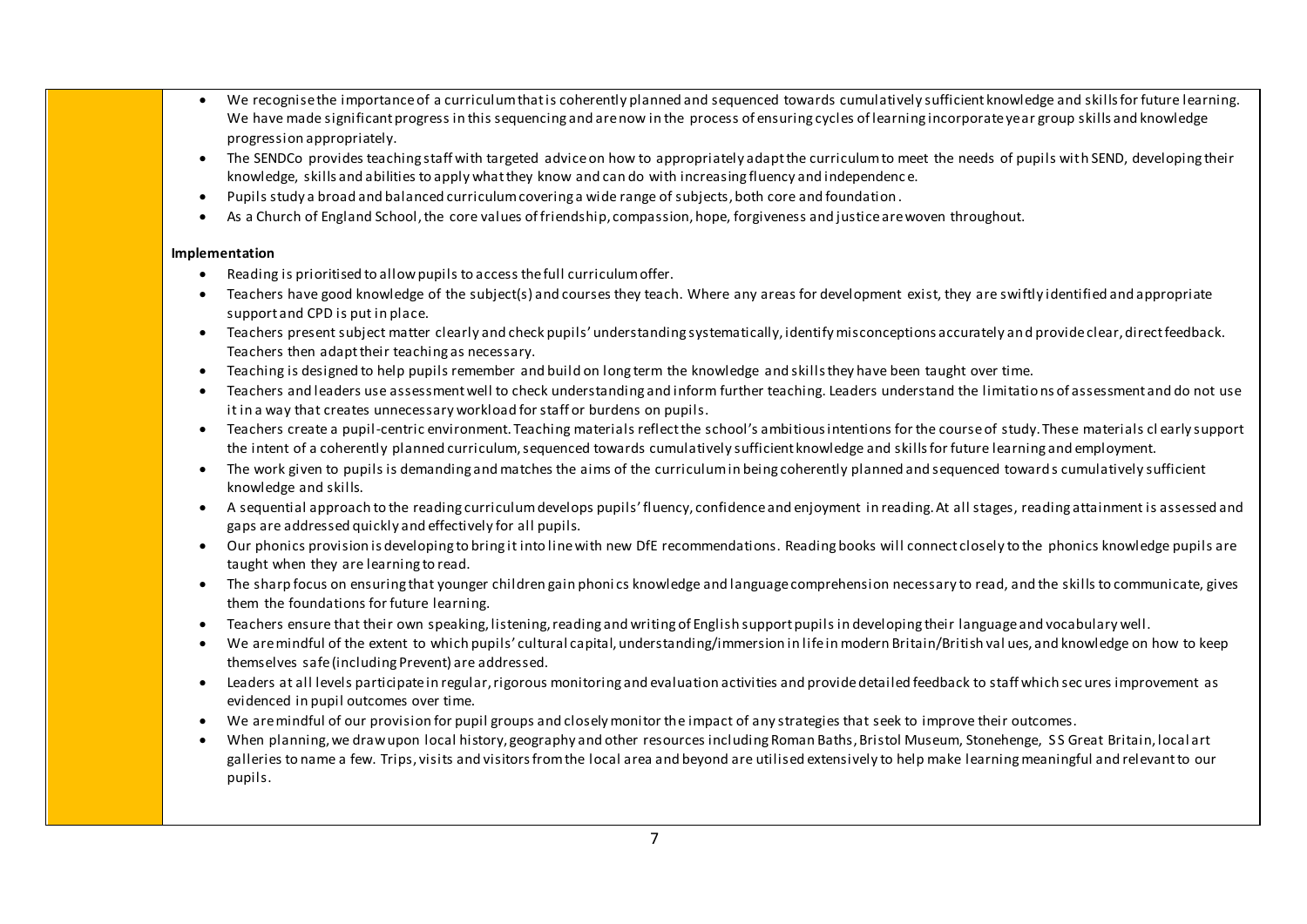

#### EYFS GLD: 94% (16/17 pupils)

| Year One Phonics (15 pupils – 6.6%/pupil) | Year Two Phonics Resits (1 pupil) |
|-------------------------------------------|-----------------------------------|
| 00%،                                      | 100%                              |

| <b>Subject</b> | <b>KS1</b><br>$(13$ pupils $-7.7\%/p$ upil) | <b>KS2 TA</b><br>$(27$ pupils $-$<br>$3.7%$ /pupil) | <b>KS2 SATs</b><br>$(27$ pupils $-3.7%$ /pupil) | <b>KS2 SAT</b><br>Average<br><b>Score</b> | <b>Progress Score</b><br>National=0<br>(Confidence Interval) |
|----------------|---------------------------------------------|-----------------------------------------------------|-------------------------------------------------|-------------------------------------------|--------------------------------------------------------------|
| Reading        | 2019 77% (46% GD)                           | 2019 n/a                                            | 2019 74% (37% HA)                               | 2019 106                                  | $2019 - 0.6$<br>(-3.0 to +1.8)                               |
| Writing        | 2019 77% (15% GD)                           |                                                     | 2019 85% (37% GD)                               |                                           | 2019 0.7<br>(-1.5 to 2.9)                                    |
| Maths          | 2019 69% (23% GD)                           | 2019 n/a                                            | 2019 93% (26% HA)                               | 2019 106                                  | $2019 - 1.0$<br>(-3.1 to 1.1)                                |
| <b>SPaG</b>    | 2019 62%                                    | 2019 n/a                                            | 2019 74% (22% HA)                               | 2019 105                                  |                                                              |
| Science        | 201992%                                     | 201986%                                             |                                                 |                                           |                                                              |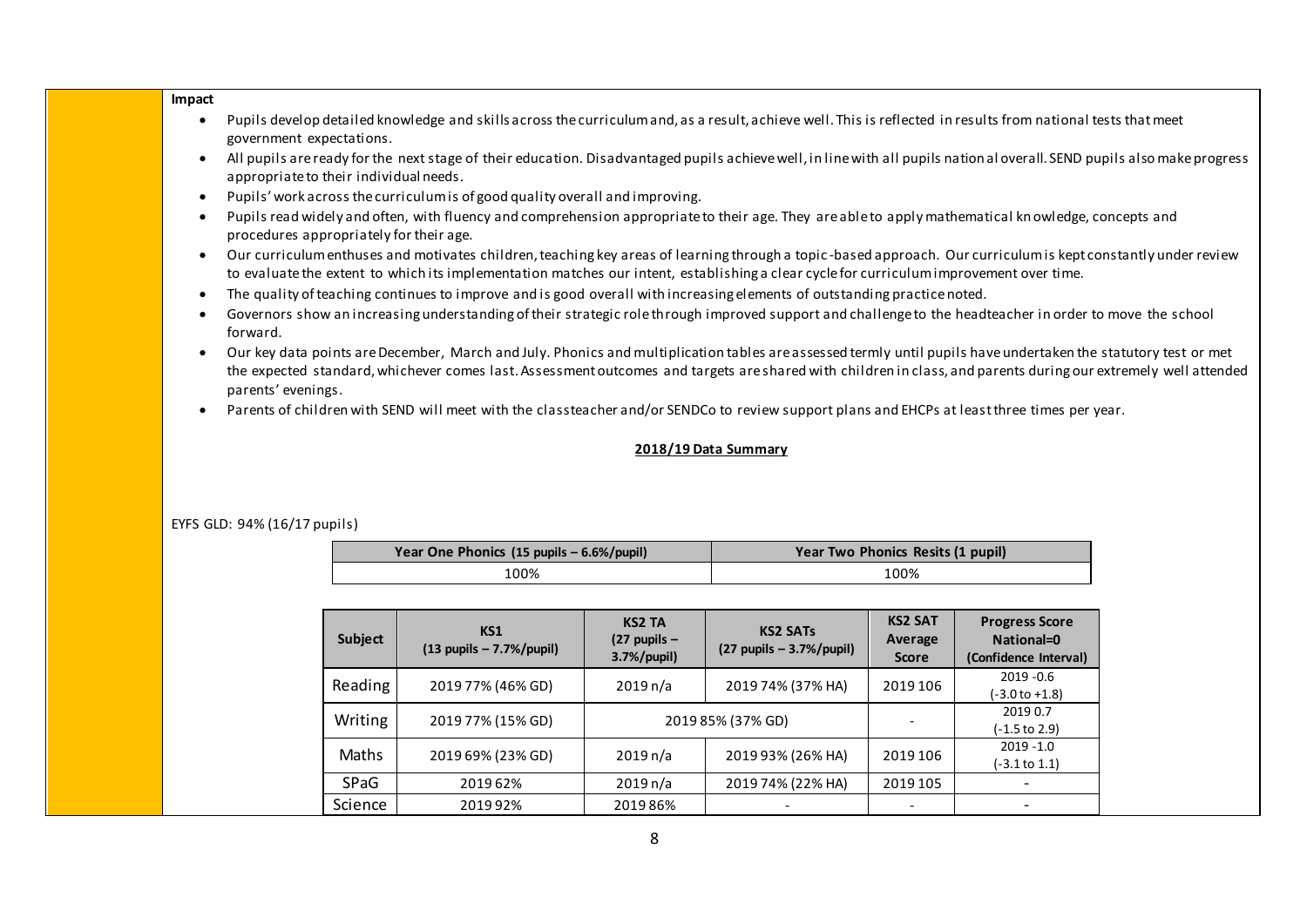|                                                          | R+W+M                                                                                                                                                                                                                                                                                                                                                                                                                                                                                                                                                                       | 2019 69% (8% GD)                                                                                                                                                                                                                                                                                                                                                                                                                                                                                                                                                                                                            | 2019 n/a                                                                                                                                                                                                                                                                                                                                                                                                                                                                                                                                                                                                                                                                                                                                                                                                                          | 2019 70% (4% HA)                                  |  |                                                                                                                                                                                                                                                                                                                                |                                                                                 |  |
|----------------------------------------------------------|-----------------------------------------------------------------------------------------------------------------------------------------------------------------------------------------------------------------------------------------------------------------------------------------------------------------------------------------------------------------------------------------------------------------------------------------------------------------------------------------------------------------------------------------------------------------------------|-----------------------------------------------------------------------------------------------------------------------------------------------------------------------------------------------------------------------------------------------------------------------------------------------------------------------------------------------------------------------------------------------------------------------------------------------------------------------------------------------------------------------------------------------------------------------------------------------------------------------------|-----------------------------------------------------------------------------------------------------------------------------------------------------------------------------------------------------------------------------------------------------------------------------------------------------------------------------------------------------------------------------------------------------------------------------------------------------------------------------------------------------------------------------------------------------------------------------------------------------------------------------------------------------------------------------------------------------------------------------------------------------------------------------------------------------------------------------------|---------------------------------------------------|--|--------------------------------------------------------------------------------------------------------------------------------------------------------------------------------------------------------------------------------------------------------------------------------------------------------------------------------|---------------------------------------------------------------------------------|--|
|                                                          |                                                                                                                                                                                                                                                                                                                                                                                                                                                                                                                                                                             | <b>Strengths</b>                                                                                                                                                                                                                                                                                                                                                                                                                                                                                                                                                                                                            |                                                                                                                                                                                                                                                                                                                                                                                                                                                                                                                                                                                                                                                                                                                                                                                                                                   |                                                   |  | <b>Next Steps for improvement</b>                                                                                                                                                                                                                                                                                              | <b>GOOD</b>                                                                     |  |
|                                                          | We believe our curriculum is a strength of the school. Our termly Wow! Days inspire<br>learners at the beginning of each topic and children report enjoyment in their<br>learning. These days seek to introduce new knowledge and skills to pupils or build on<br>that which is already known. In light of the catch-up time restrictions as a result of the<br>pandemic, we are currently working to ensure statutory content is always delivered in<br>detail first to ensure high quality full-coverage is maintained as was the case before<br>time became constrained. |                                                                                                                                                                                                                                                                                                                                                                                                                                                                                                                                                                                                                             | To address gaps in curriculum knowledge during the national lockdowns, we are<br>currently developing our practice to ensure only statutory content is delivered to<br>ensure high quality full-coverage.<br>We are currently completing work to ensure our intent clearly incorporates what<br>we are aiming to achieve alongside the National Curriculum/Early Learning Goals<br>in a way that immerses pupils in the values of modern Britain and keeps them<br>safe from harm (e.g. Prevent). We are currently revisiting our intent and quality<br>of implementation to ensure time is well spent on ensuring quality coverage that<br>ensures methodically revisiting of key skills and knowledge. We are continuing to<br>map the skills and knowledge for upcoming 'cycles' of learning so this is a work in<br>progress. |                                                   |  |                                                                                                                                                                                                                                                                                                                                |                                                                                 |  |
| gaps in learning to be quickly identified and addressed. |                                                                                                                                                                                                                                                                                                                                                                                                                                                                                                                                                                             | The school has introduced a non-core assessment system for years one to six to<br>monitor the progression of skills and knowledge from years one to six. This enables                                                                                                                                                                                                                                                                                                                                                                                                                                                       |                                                                                                                                                                                                                                                                                                                                                                                                                                                                                                                                                                                                                                                                                                                                                                                                                                   | teachers use this information to inform planning. |  | of our curriculum. This will provide further information that can be used in<br>conjunction with other monitoring information to ensure the impact of our<br>curriculum matches our intent. We will be monitoring the extent to which                                                                                          | We are extending our non-core assessments to include knowledge-based aspects    |  |
|                                                          |                                                                                                                                                                                                                                                                                                                                                                                                                                                                                                                                                                             | Teachers receive regular, bespoke CPD in order to raise the impact of their work with<br>pupils. As a result, pre-COVID data shows that teaching over time improved with<br>100% of teaching good or better in April 2019.30% were graded 'outstanding'. This<br>overall improvement with little variation was due to a rigorous approach to<br>monitoring and feedback. Joint observations of lessons throughout 18/19 (pre-COVID)<br>with the School Improvement Advisor and cluster HT confirm HT judgements on the                                                                                                      |                                                                                                                                                                                                                                                                                                                                                                                                                                                                                                                                                                                                                                                                                                                                                                                                                                   | feedback which pupils use to edit their work.     |  | Subject leaders are working with our SENDCo (appointed September 2019) and<br>MA leader to ensure differentiation for SEND, the less and more able pupils is<br>effective in all lessons, through the continued development of mastery and<br>focused learning objectives and success criteria that are used to inform quality |                                                                                 |  |
| tackled swiftly and effectively.                         |                                                                                                                                                                                                                                                                                                                                                                                                                                                                                                                                                                             | quality of teaching across the school. When weaknesses in teaching arise, they are                                                                                                                                                                                                                                                                                                                                                                                                                                                                                                                                          |                                                                                                                                                                                                                                                                                                                                                                                                                                                                                                                                                                                                                                                                                                                                                                                                                                   |                                                   |  | We are working to effectively implement the EYFS 2021 curriculum. All staff,<br>including those new to early years' teaching, are receiving comprehensive<br>training and support, and guidance provided by a commissioned consultant.                                                                                         |                                                                                 |  |
|                                                          |                                                                                                                                                                                                                                                                                                                                                                                                                                                                                                                                                                             | Leadership continue to address areas for development priorities based on the<br>strategies that will yield the maximum impact on pupils' attainment and achievement<br>whilst planning to ensure future sustainability. Monitoring of the quality and impact of<br>teaching and learning is individual, rigorous and regular, carried out by all levels of<br>school leadership using SMART targets. An example of a key strategy is that of<br>individual HT/Classteacher 'Classroom Practice' meetings. These are held every large<br>term and seek to clarify key areas of strength and foci for development and support |                                                                                                                                                                                                                                                                                                                                                                                                                                                                                                                                                                                                                                                                                                                                                                                                                                   |                                                   |  | Develop effective feedback across the school that seeks to minimise teachers'<br>how they can improve so children are clear about their next steps in learning.                                                                                                                                                                | workload yet provides pupils with the knowledge of what they are doing well and |  |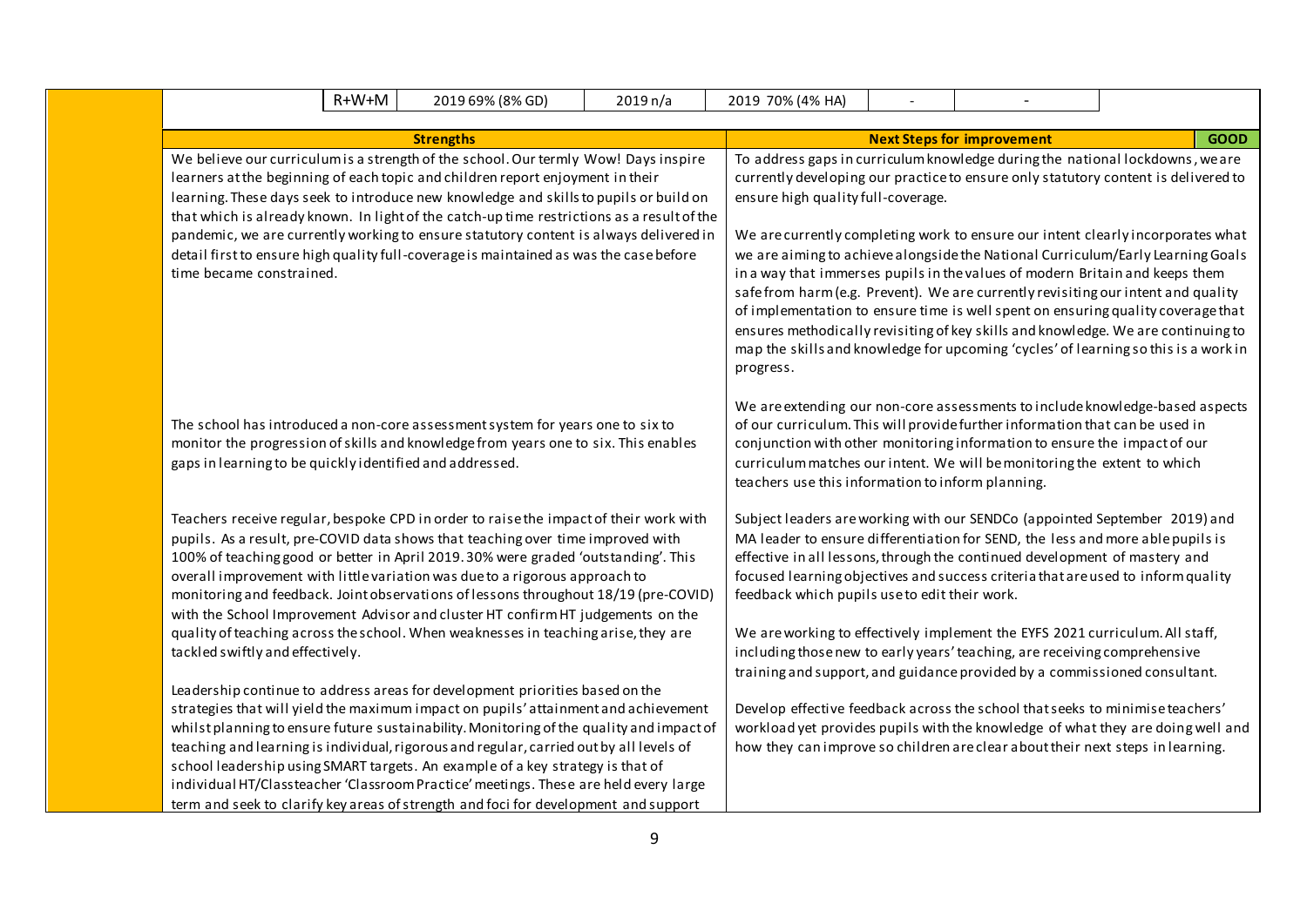|                        | needed in order for staff to continuously improvement at pace. Alternate terms'                                                                                                   | We are currently developing a comprehensive and consistent approach to                                                |
|------------------------|-----------------------------------------------------------------------------------------------------------------------------------------------------------------------------------|-----------------------------------------------------------------------------------------------------------------------|
|                        | meetings are focussed on 'Subject Leadership' in the same vein. These have a                                                                                                      | teaching the teaching of phonics across the school. This will address any gaps in                                     |
|                        | measurable impact on pupil progress and attainment and achievement gaps have                                                                                                      | pupils' learning, particularly in transition from Key Stage One to Key Stage Two.                                     |
|                        | closed or are closing for key pupil groups (e.g. SEND) and further strategies are being                                                                                           | We identified in November 2021 that there is some development required in                                             |
|                        | implemented to address any remaining weaknesses (e.g. picture books for boys). Pupil                                                                                              | teachers' mathematical subject knowledge and the pedagogical approaches of                                            |
|                        | progress meetings with HT/teachers three times per year provides effective                                                                                                        | some staff post-lockdown in this area. School leaders immediately planned an                                          |
|                        | opportunities for professional conversations and planning of strategies to intervene                                                                                              | effective approach to tackle these issues, making use of monitoring with detailed                                     |
|                        | early with pupils that are falling off track. This has already been extremely successful                                                                                          | feedback on how to improve practice, external training, in-house support and                                          |
|                        | in terms of impact on pupil achievement and attainment (ISDR18 and ISDR19 - latest                                                                                                | planned school-to-school support.                                                                                     |
|                        | data available).                                                                                                                                                                  |                                                                                                                       |
|                        |                                                                                                                                                                                   |                                                                                                                       |
|                        |                                                                                                                                                                                   | Ensure pupils who are achieving at the GD/HA level, do so consistently in all areas                                   |
|                        | Our pupils' achievement and attainment has improved over time and since the last                                                                                                  | (RWM combined).                                                                                                       |
|                        | inspection. This is particularly notable for our more able pupils where attainment has                                                                                            |                                                                                                                       |
|                        | increased markedly in reading, writing and maths since 2017.                                                                                                                      |                                                                                                                       |
|                        |                                                                                                                                                                                   | The school is working towards renewing the Basic Skills Quality Mark which has<br>lapsed as a result of the pandemic. |
|                        | The school achieved the Basic Skills Quality Mark in 2014 and again in 2017, providing<br>external validation of our unrelenting drive for improvement. An interim review of our  |                                                                                                                       |
|                        | performance in 2019 confirmed our continued progress. Renewal has been hampered                                                                                                   |                                                                                                                       |
|                        | by COVID-19 but we hope to resume this again in the autumn term of 2021.                                                                                                          |                                                                                                                       |
|                        |                                                                                                                                                                                   | The PSHEE leader attended Healthy Schools renewal training in October 2021 and                                        |
|                        | The school achieved the Healthy Schools Bronze Level award for 2017-2020. Renewal                                                                                                 | is now taking the school through the process.                                                                         |
|                        | has been hampered by COVID-19. We hope to resume this in the spring term of 2022.                                                                                                 |                                                                                                                       |
|                        |                                                                                                                                                                                   |                                                                                                                       |
|                        | The school achieved the Primary Science Quality Mark in 2020.                                                                                                                     |                                                                                                                       |
|                        |                                                                                                                                                                                   |                                                                                                                       |
| <b>BEHAVIOURS</b>      | The school has high expectations for pupils' behaviour and conduct. The behaviour policy is known and understood by all, and expectations are applied consistently and            |                                                                                                                       |
| <b>&amp; ATTITUDES</b> | fairly. This is reflected in pupils' positive behaviour and conduct. Low-level disruption is not tolerated, and pupils' behaviour does not disrupt lessons or the day-to-day life |                                                                                                                       |
|                        | of the school. Leaders supportall staff well in managing pupil behaviour. Staff make sure that pupils follow appropriate rou tines.                                               |                                                                                                                       |
|                        | Leaders, staff and pupils create a positive environment in which bullying is not tolerated. If bullying, aggression, discrimination and derogatory language occur, they are       |                                                                                                                       |
|                        | dealt with quickly and effectively and are not allowed to spread. We recognise national anti-bullying weeks and use them to reinforce pupil education as well as our              |                                                                                                                       |
|                        | policies and procedures.                                                                                                                                                          |                                                                                                                       |
|                        |                                                                                                                                                                                   |                                                                                                                       |
|                        | Action taken to address issues related to behaviour and attendance is swift and targeted. There is demonstrable improvement as a result.                                          |                                                                                                                       |
|                        | Pupils' attitudes to their education are positive. They are committed to their learning, know how to study effectively and do so, are resilient to setbacks and take pride in     |                                                                                                                       |
|                        | their achievements.                                                                                                                                                               |                                                                                                                       |
|                        |                                                                                                                                                                                   |                                                                                                                       |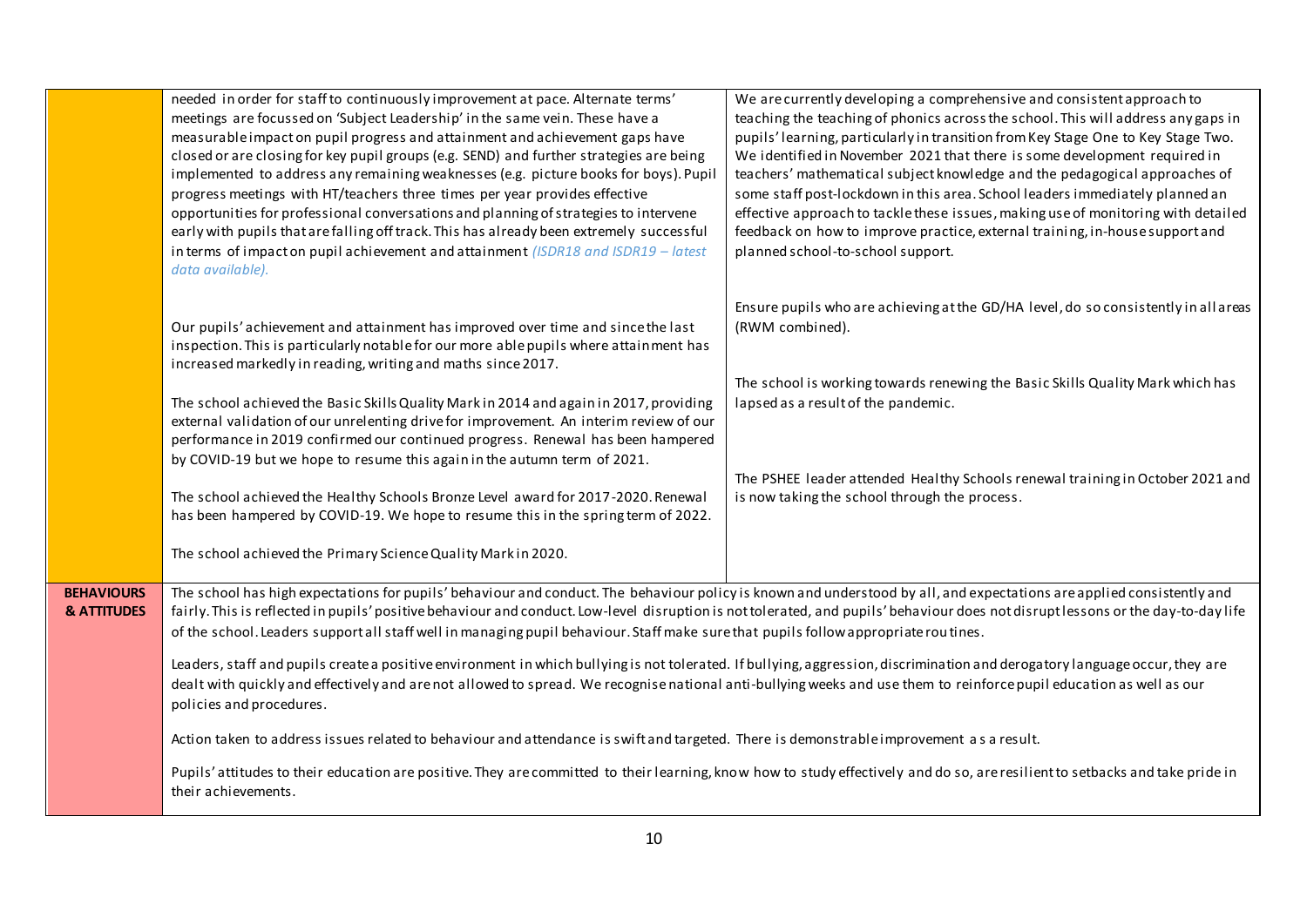Pupils have high attendance and come to school on time. In 20/21, our overall absence rate was 2.35% with 4.32% persistent absences and 0.42% total lateness. Authorised absences were 2.02% and unauthorised absences were 0.33%. Our absence rate for pupils in receipt of Pupil Premium was 6.26%, and for our SEND pupils, the absence rate was 4.68%. Attendance and lateness is monitored closely by the headteacher who actions concerns swiftly and effectively. Strategies implemented include first day calling; the following of the 'Missing Children in Education' protocol for ten days' absence; attendance letters to parents when absence becomes a concern; attendance meetings with parents if attendance does not improve; involvement of Education Welfare Officer for advice and support. As a result of this intervention, regular attendance is rightly seen as important and essential, and improves.

Fixed-term and internal exclusions are used appropriately. The school reintegrates excluded pupils on their return and manages thei r behaviour effectively. Permanent exclusions are used appropriately as a last resort and, as a result, are extremely rare.

Relationships among pupils and staff reflect a positive and respectful culture; pupils are safe and feel safe as identified in pupil discussions and questionnaires.

| <b>Strengths</b>                                                                                                                                                                                                                                                  | <b>Next Steps for improvement</b>                                                                                                                                                                                   | <b>GOOD</b> |
|-------------------------------------------------------------------------------------------------------------------------------------------------------------------------------------------------------------------------------------------------------------------|---------------------------------------------------------------------------------------------------------------------------------------------------------------------------------------------------------------------|-------------|
| Absence rates, including persistent absences are consistently below national averages.                                                                                                                                                                            | Pupils to make further contributions to the wider community through the                                                                                                                                             |             |
| The school monitors all pupils' attendance regularly and follows up on any concerns                                                                                                                                                                               | development of links in both AT and MF post-COVID restrictions.                                                                                                                                                     |             |
| which results in improved attendance in the vast majority of cases.                                                                                                                                                                                               |                                                                                                                                                                                                                     |             |
| The school's Safeguarding and Child Protection procedures are well developed and<br>understood by the whole school community meaning that children feel safe (Parent<br>questionnaire - May $2019$ - Pre-COVID) and are safe (internal data). Staff are regularly | Work with the school community to refresh the schools vision, values and aims.<br>This work started in January 2020 but had to be halted due to the COVID-19<br>pandemic. It has resumed again this term (T2 2021). |             |
| and well trained. Policies are clear and thoroughly followed.                                                                                                                                                                                                     |                                                                                                                                                                                                                     |             |
| Pupils demonstrate positive, caring behaviour and attitudes both around school and<br>within lessons. This is confirmed by the school's internal data/monitoring and<br>frequently recognised and commented upon by visitors and the public outside of<br>school. |                                                                                                                                                                                                                     |             |
| The school's curriculum and nurturing approach by staff fosters pupils' selfless                                                                                                                                                                                  |                                                                                                                                                                                                                     |             |
| kindness and consideration to others ensuring incidents of poor behaviour in lessons                                                                                                                                                                              |                                                                                                                                                                                                                     |             |
| and around school remain consistently rare over time. In a November 2021                                                                                                                                                                                          |                                                                                                                                                                                                                     |             |
| safeguarding pupil questionnaire, pupils stated that they felt safe in school and they                                                                                                                                                                            |                                                                                                                                                                                                                     |             |
| had at least one adult they could speak to if they had any concerns.                                                                                                                                                                                              |                                                                                                                                                                                                                     |             |
|                                                                                                                                                                                                                                                                   |                                                                                                                                                                                                                     |             |
| 'Learning Gems' are embraced by the whole school, which allows pupils' good<br>behaviour to be capitalised on in their learning.                                                                                                                                  |                                                                                                                                                                                                                     |             |
|                                                                                                                                                                                                                                                                   |                                                                                                                                                                                                                     |             |
| The whole school community refreshed its vision, values and aims in 2015 and is mid-                                                                                                                                                                              |                                                                                                                                                                                                                     |             |
| way doing so again. As part of this work, pupils are regularly taught the meaning of                                                                                                                                                                              |                                                                                                                                                                                                                     |             |
| the school's Christian values and how to implement them in every-day school life.                                                                                                                                                                                 |                                                                                                                                                                                                                     |             |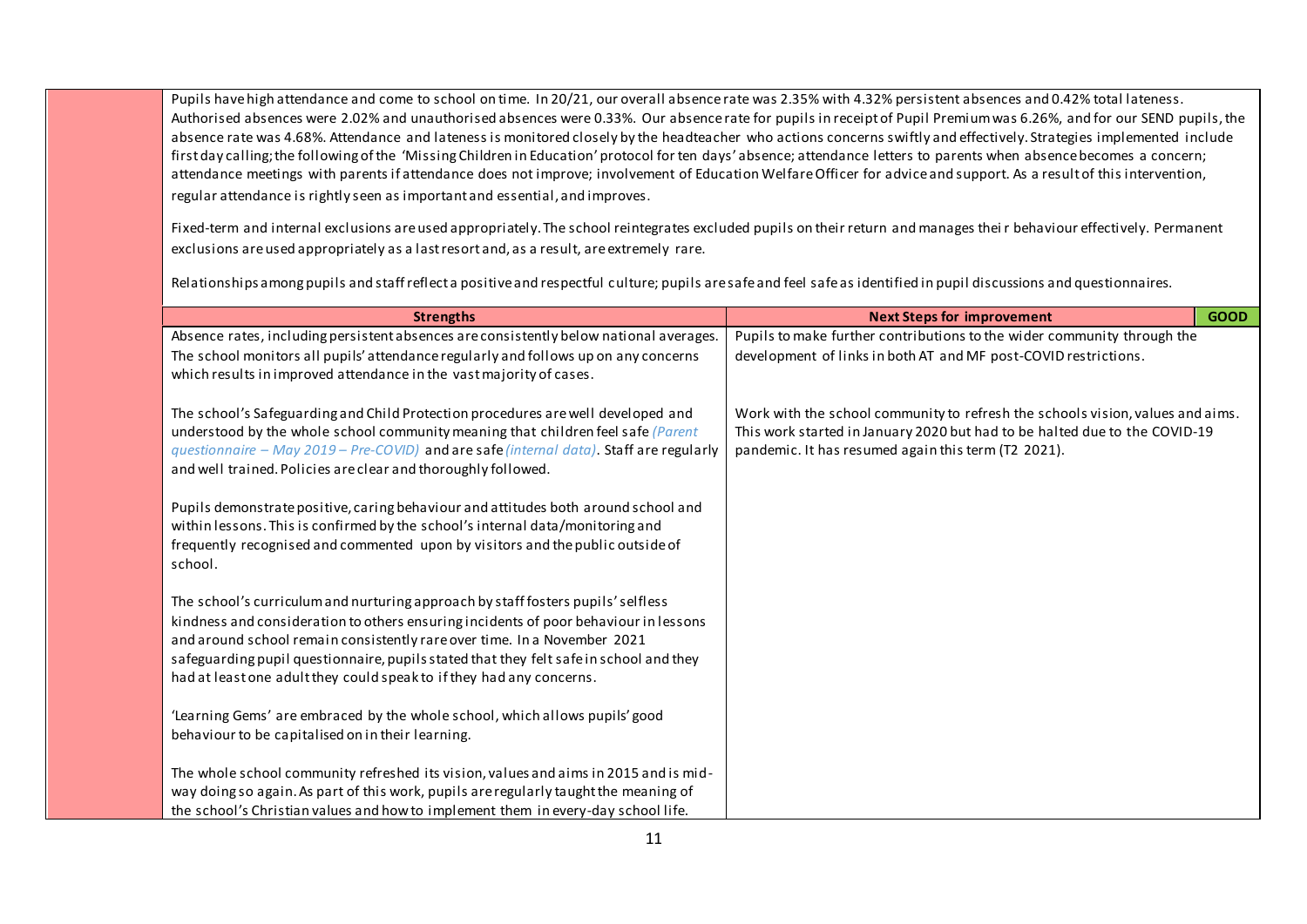|                    | Behaviour across the school is at least good and often it is outstanding as a result of<br>the school's effective and positive approach to behaviour management.                                                                                                                    |                                                                                                                                                                                        |  |  |  |
|--------------------|-------------------------------------------------------------------------------------------------------------------------------------------------------------------------------------------------------------------------------------------------------------------------------------|----------------------------------------------------------------------------------------------------------------------------------------------------------------------------------------|--|--|--|
| <b>PERSONAL</b>    | The curriculum extends beyond the academic and provides for pupils' broader development. The school's work to enhance pupils' spiritual, moral, social and cultural                                                                                                                 |                                                                                                                                                                                        |  |  |  |
| <b>DEVELOPMENT</b> | development is of a high quality and we are often complimented on this aspect of our work by the school community and beyond.                                                                                                                                                       |                                                                                                                                                                                        |  |  |  |
|                    | The curriculum and the school's effective wider work support pupils to be confident, resilient and independent, and to develop strength of character.                                                                                                                               |                                                                                                                                                                                        |  |  |  |
|                    | The school provides high-quality pastoral support. Pupils know how to eat healthily, maintain an active lifestyle and keep physically and mentally healthy. They have an<br>age-appropriate understanding of healthy relationships.                                                 |                                                                                                                                                                                        |  |  |  |
|                    | The school provides a wide range of opportunities to nurture, develop and stretch pupils' talents and interests both in school and th rough our extra-curricular provision.<br>Pupils appreciate these and make good use of them.                                                   |                                                                                                                                                                                        |  |  |  |
|                    | The school prepares pupils for life in modern Britain effectively, developing their understanding of the fundamental British values of democracy, the rule of law, individual<br>liberty, and mutual respect and tolerance of those with different faiths and beliefs.              |                                                                                                                                                                                        |  |  |  |
|                    | The school promotes equality of opportunity and diversity effectively. As a result, pupils understand, appreciate and respect difference in the world and its people,<br>including the things we share in common across cultural, religious, ethnic and socio-economic communities. |                                                                                                                                                                                        |  |  |  |
|                    | The school has close links with the local churches, celebrating Easter, Harvest, Christmas and other key events across the year. The vicar or a representative leads<br>assemblies at both bases.                                                                                   |                                                                                                                                                                                        |  |  |  |
|                    | Pupils engage with views, beliefs and opinions that are different from their own in considered ways. They show respect for the different protected characteristics as<br>defined in law and no forms of discrimination are tolerated.                                               |                                                                                                                                                                                        |  |  |  |
|                    | The school provides pupils with meaningful opportunities to understand how to be responsible, respectful, active citizens who contribute positively to society. Pupils know<br>how to discuss and debate issues and ideas in a considered way.                                      |                                                                                                                                                                                        |  |  |  |
|                    | Examples of how school life supports pupils' personal development include the comprehensive teaching of the RSHE curriculum, extra-curricularclubs, Forest School,<br>outdoor learning, PTA events, fundraising events for charity support, School Council and our new Eco-Council. |                                                                                                                                                                                        |  |  |  |
|                    | <b>Next Steps for improvement</b><br><b>Strengths</b><br><b>GOOD</b>                                                                                                                                                                                                                |                                                                                                                                                                                        |  |  |  |
|                    | The school prides itself on its nurturing approach to children's education. Many                                                                                                                                                                                                    | The staff are working together to ensure planning for improving children's                                                                                                             |  |  |  |
|                    | families state this reason for joining the school, including those that travel from<br>outside the catchment area.                                                                                                                                                                  | cultural capital is thorough, and appreciation of other cultures is also a focus so<br>that all children, including disadvantaged learners and those with SEN, are able to<br>succeed. |  |  |  |
|                    |                                                                                                                                                                                                                                                                                     |                                                                                                                                                                                        |  |  |  |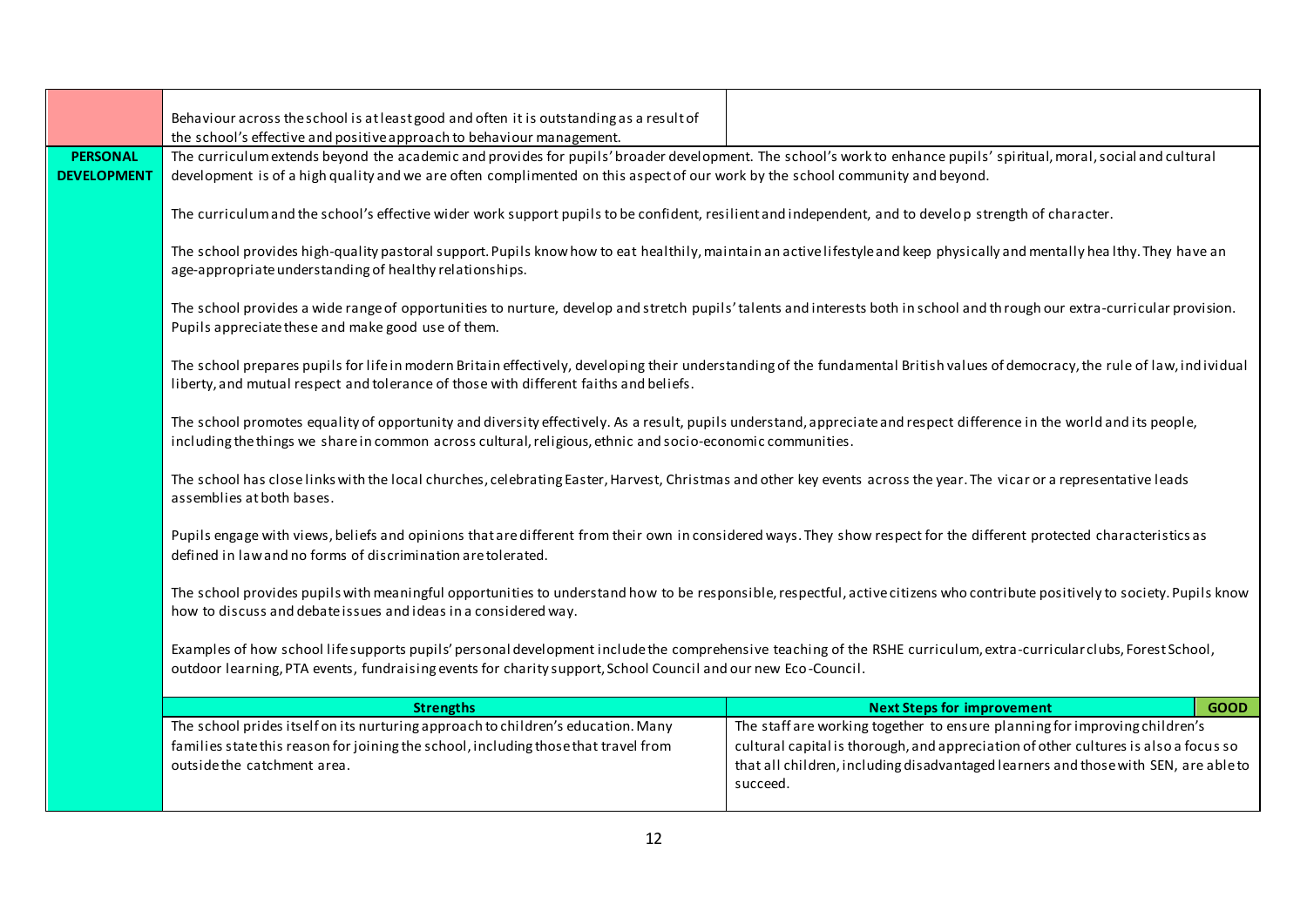|                         | The school works tirelessly with all members of the Atworth and Monkton Farleigh                                                                                           | The Headteacher (DSL), Senior Teachers (DDSLs) and PSHEE/RSHE leader will      |  |  |  |
|-------------------------|----------------------------------------------------------------------------------------------------------------------------------------------------------------------------|--------------------------------------------------------------------------------|--|--|--|
|                         | communities to ensure the federation provides strong support and guidance to its                                                                                           | work together to act on the Ofsted June 2021 report "Review of sexual abuse in |  |  |  |
|                         | pupils spiritually and emotionally. This is reflected in the consistently low incidents of                                                                                 | schools and colleges" to ensure the national issues raised in the report are   |  |  |  |
|                         | inappropriate behaviour by pupils.                                                                                                                                         | comprehensively addressed.                                                     |  |  |  |
|                         |                                                                                                                                                                            |                                                                                |  |  |  |
|                         | The school promotes fundamental British values in its everyday practice such as                                                                                            | Further work in the local and wider community would build positively on the    |  |  |  |
|                         | providing opportunities for pupils to take part in a democratic process of School                                                                                          | work the school currently carries out to strengthen pupils' social impact and  |  |  |  |
|                         | Council elections and school-wide questionnaires.                                                                                                                          | cultural understanding.                                                        |  |  |  |
|                         | The school provides many opportunities for children to follow their interests outside                                                                                      | Further development is needed of pupils' understanding of the rule of law in   |  |  |  |
|                         | of the normal curriculum when not affected by COVID-19 restrictions. This includes                                                                                         | modern Britain.                                                                |  |  |  |
|                         | taking part in concerts (e.g. Wiltshire Music Centre) and plays (e.g. PAC), extra-                                                                                         |                                                                                |  |  |  |
|                         | curricular clubs, attend MA events (e.g. Corsham Quiz) and MA training (e.g. Brain                                                                                         | The PSHEE/RSHE leader has undertaken Healthy School Reaccreditation training   |  |  |  |
|                         | Academy and Braeside).                                                                                                                                                     | (in October 2021) in light of this lapsing over the COVID-19 pandemic.         |  |  |  |
|                         |                                                                                                                                                                            |                                                                                |  |  |  |
|                         | Jigsaw scheme of work is now embedded across the school for PSHEE teaching as is                                                                                           |                                                                                |  |  |  |
|                         | our Learning Gems strategy. As a result, children are reflective, resourceful and                                                                                          |                                                                                |  |  |  |
|                         | resilient.                                                                                                                                                                 |                                                                                |  |  |  |
|                         | Leaders appreciate the value of being outward facing. We recognise this is the most                                                                                        |                                                                                |  |  |  |
|                         | successful way to ensure continuous improvement in our school. To this end, we                                                                                             |                                                                                |  |  |  |
|                         | regularly seek out the opinions of experts and good quality research to support us in                                                                                      |                                                                                |  |  |  |
|                         | our work.                                                                                                                                                                  |                                                                                |  |  |  |
|                         |                                                                                                                                                                            |                                                                                |  |  |  |
|                         | Leaders have a clear and ambitious vision for providing high-quality education to all pupils. This is realised through strong, shared values, policies and practice.       |                                                                                |  |  |  |
|                         | Leaders focus on improving teachers' subject and pedagogical content knowledge in order to enhance the teaching of the curriculum and the appropriate use of               |                                                                                |  |  |  |
|                         | assessment. The practice and subject knowledge of staff build and improve over time.                                                                                       |                                                                                |  |  |  |
|                         |                                                                                                                                                                            |                                                                                |  |  |  |
| <b>LEADERSHIP &amp;</b> | Leaders aim to ensure that all pupils successfully complete their programmes of study. They provide the support for staff to make this possible. They create an inclusive  |                                                                                |  |  |  |
| <b>MANAGEMENT</b>       | culture and do not allow gaming or off-rolling.                                                                                                                            |                                                                                |  |  |  |
|                         | Leaders engage effectively with pupils and others in their community, including parents and local services. Engagement opportunities are focused and have purpose.         |                                                                                |  |  |  |
|                         | Leaders engage with staff and are aware and take account of the main pressures on them. They are realistic and con structive in the way they manage staff, including their |                                                                                |  |  |  |
|                         | workload.                                                                                                                                                                  |                                                                                |  |  |  |
|                         | Leaders protect staff from bullying and harassment.                                                                                                                        |                                                                                |  |  |  |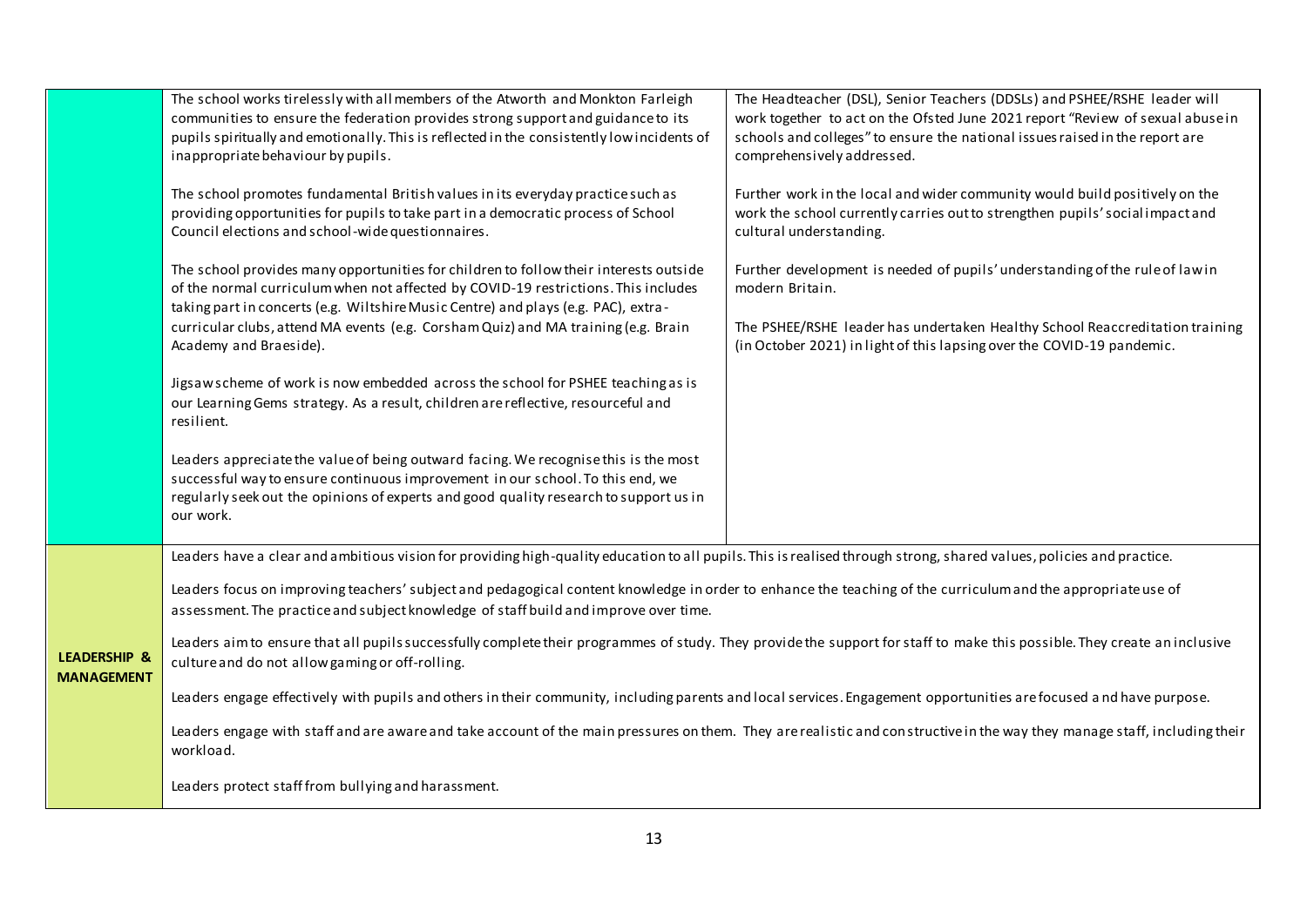Those responsible for governance understand their role and carry this out in an increasingly effective way. Governors ensure that the school has a clear vision and strategy, that resources are managed well and that leaders are held to account for the quality of education.

Those with responsibility for governance ensure that the school fulfils its statutory duties, for example under the Equal ity Act 2010, and other duties, for example in relation to the 'Prevent' duty and safeguarding. They gain comprehensive information through regular Headteacher Reports, Governor Information Chevrons, Governor-Staff Visits and Subject Leader Presentations.

The school has a culture of safeguarding that supports effective arrangements to: identify pupils who may need early help or who are at risk of neglect, abuse, grooming or exploitation; help pupils reduce their risk of harm by securing the support they need, or referring them in a timely way to those who have the expertise to help; and manage safe recruitment and allegations about adults who may be a risk to pupils.

Teacher appraisal is through and carefully linked to the School Development Plan. Expectations are explicit and challenging, and pay is linked to performance.

The school values the importance of close monitoring and evaluation of its work through book scrutiny, lesson observations, p upil conferences, data analysis, pupil case studies, learning walks, learning conversations, termly pupil progress meetings and moderation. These activities are regular, comprehensive and inform our planning.

Safeguarding and Health and safety are a top priority for the school. For example, we have more than the pres cribed minimum number of staff trained in first aid (13) and paediatric first aid (3); we have termly fire practices;risk assessments are comprehensive and regularly reviewed; and safeguarding training and updates are provided in line with recommended schedules.

Our spending of Pupil Premium, Sports Premium, Catch Up Premium and Recovery Premium is well considered and closely monitored for impact. We publish all required information on our website.

| <b>Strengths</b>                                                                       | <b>Next Steps for improvement</b>                                                | <b>GOOD</b> |
|----------------------------------------------------------------------------------------|----------------------------------------------------------------------------------|-------------|
| The impact of good leadership and management has improved attainment and               | As identified in other areas of this report.                                     |             |
| achievement over time e.g. 100% of pupils have achieved the expected standard in       |                                                                                  |             |
| phonics for three years running (2017-2019). We were formally moderated by the         | Work is underway to improve the attainment and achievement of pupils in SPaG,    |             |
| Local Authority for this in 2019. EYFS 18/19 progress was good with July 2019          | particularly in KS2 e.g. the English leader has introduced 'No Nonsense Grammar' |             |
| attainment above national data; End of Key Stage One attainment was in line with or    | across the school and is closely monitoring its impact. This work, although      |             |
| above national in all areas with reading GD notably higher (46% school; 25% national). | started, stalled during the pandemic so will be resumed in 20/21.                |             |
|                                                                                        |                                                                                  |             |
| Key stage Two 2019 attainment and achievement was in line with or above the            | English leader is overhauling our reading provision, beginning with radically    |             |
| national average at ARE and GD/HA with the exception of SPaG HA and SPaG Scaled        | improving our whole-school stock of reading books. She is also trialling         |             |
| Score. Many outcomes were much above national levels (e.g. 93% pupils achieved ARE     | alternative guided reading strategies.                                           |             |
| in maths at KS2). One child in the cohort of 21 was statemented and left our school at |                                                                                  |             |
| the end of the year to attend a specialised provision.                                 | Although progress in KS2 reading was good, we are aware that standards within    |             |
|                                                                                        | this area are not as high as they could be (KS2 reading was 74% compared to 85%  |             |
| Our motivating and inspiring curriculum and high expectations of staff prepares pupils | writing and 93% maths in 2019).                                                  |             |
| well for their next stage of education and life in modern Britain.                     |                                                                                  |             |
|                                                                                        |                                                                                  |             |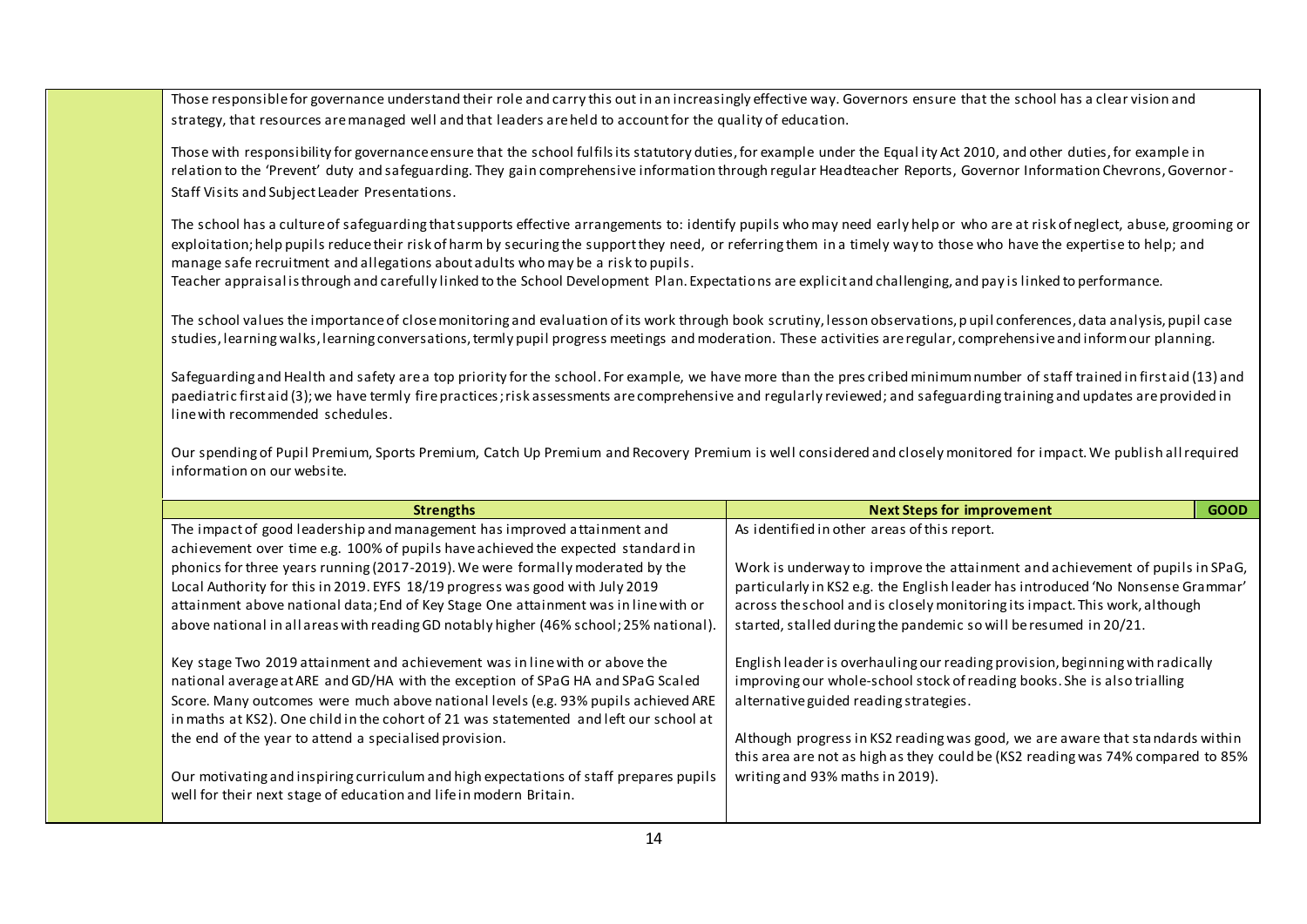|                                                         | CPD is used creatively to improve the professional competency of all staff as indicated<br>in our regular and rigorous monitoring and evaluation activities. We have developed a<br>culture of continuous improvement.<br>Attendance is closely monitored and has improved over time. The school is aware that<br>pupils who are FSM or SEND are more likely to be persistently absent so is mindful to<br>ensure this is addressed regularly with parents. We work with outside agencies to<br>promote good attendance at our school (e.g. EWO and buying in external Parent<br>Support Advisors).<br>Staff appraisal effectively focuses staff on key areas of school improvement and values<br>the contribution of every person.                                                                                                                                                                                                                                                                                                                                                                                                                                                                                                                                                                                                                                                                                                                                                                                                                                                                                                                                                                                                                                                                                                                                                                                                                                                                                                    | Ensure children that achieve well, do so in all areas of the curriculum. This will be<br>evidenced through an increasing ARE GD/HD score. The pandemic means we<br>have to ensure good quality catch-up provision is in place to allow us to get back<br>to previous achievements then move on from there.<br>Ensure pupil absences remain low and that parents of pupils who are persistently<br>absent receive the support they need to ensure their children attend school<br>regularly.<br>Further enhance partnership working arrangements with parents through open<br>days and curriculum information workshops when COVID restrictions allow this.                 |
|---------------------------------------------------------|----------------------------------------------------------------------------------------------------------------------------------------------------------------------------------------------------------------------------------------------------------------------------------------------------------------------------------------------------------------------------------------------------------------------------------------------------------------------------------------------------------------------------------------------------------------------------------------------------------------------------------------------------------------------------------------------------------------------------------------------------------------------------------------------------------------------------------------------------------------------------------------------------------------------------------------------------------------------------------------------------------------------------------------------------------------------------------------------------------------------------------------------------------------------------------------------------------------------------------------------------------------------------------------------------------------------------------------------------------------------------------------------------------------------------------------------------------------------------------------------------------------------------------------------------------------------------------------------------------------------------------------------------------------------------------------------------------------------------------------------------------------------------------------------------------------------------------------------------------------------------------------------------------------------------------------------------------------------------------------------------------------------------------------|----------------------------------------------------------------------------------------------------------------------------------------------------------------------------------------------------------------------------------------------------------------------------------------------------------------------------------------------------------------------------------------------------------------------------------------------------------------------------------------------------------------------------------------------------------------------------------------------------------------------------------------------------------------------------|
| <b>EARLY YEARS</b><br><b>FOUNDATION</b><br><b>STAGE</b> | Intent<br>We have 14 EYFS pupils (AT=10; MF=4) made up of 8 girls and 6 boys. Although all attended pre-schools or nurseries, this was sporadic due to COVID-19<br>$\bullet$<br>lockdowns and frequent closures. As a result, only 4 (29%) pupils were assessed on entry as being at the expected standard overall. The EYFS team is developing<br>their practice under the 2021 curriculum to secure provision that specifically addresses children's needs so they make rapid progress. Please see 'School Context'<br>section for more information on attainment on entry over time.<br>Leaders constructa curriculum that is ambitious and designed to give children, particularly the most disadvantaged, the knowledge, self-belief and cultural capital<br>they need to succeed in life.<br>The curriculum builds on what children know and can do, towards cumulatively sufficient knowledge and skills for their future learning.<br>There is a sharp focus on ensuring that children acquire a wide vocabulary, communicate effectively and secure a knowledge of phonics which gives them the<br>foundations for future learning, especially in preparation for them to become confident and fluent readers.<br>The school's approach to teaching early reading and synthetic phonics is systematic and ensures that all children learn to read words and simple sentences<br>accurately by the end of Reception. The school is in the process of building on our successful approach by incorporating all recent DfE guidance in relation to the<br>teaching of phonics, and is working with the Ramsbury English Hub to this end. We have selected Essential Letters and Sounds as our new programme and have<br>comprehensive training for all teachers and teaching assistants from Reception to year six.<br>The school has the same academic ambitions for almost all children. For children with particular needs, such as those with SEND, their curriculum is designed to<br>be ambitious and to meet their needs. |                                                                                                                                                                                                                                                                                                                                                                                                                                                                                                                                                                                                                                                                            |
|                                                         | Implementation<br>Children benefit from meaningful learning of knowledge and skills across the curriculum.<br>shape activities and experiences. Any gaps in staff knowledge are identified and addressed appropriately through training, experience and/or research.<br>phonics knowledge. New staff to EYFS have undertaken, and will continue to undertake, appropriate training to support their phonics teaching.                                                                                                                                                                                                                                                                                                                                                                                                                                                                                                                                                                                                                                                                                                                                                                                                                                                                                                                                                                                                                                                                                                                                                                                                                                                                                                                                                                                                                                                                                                                                                                                                                  | Staff are becoming increasingly knowledgeable about the 2021 curriculum and the changes of pedagogy involved, such as how the new Educational Programmes<br>Staff have historically been effective in their teaching of systematic, synthetic phonics and ensure that children practise their reading from books that match their<br>Staff present information clearly to children, promoting appropriate discussion about the subject matter being taught. They communicate well to check children's<br>understanding, identify misconceptions and provide clear explanations to improve their learning. In so doing, they respond and adapt their teaching as necessary. |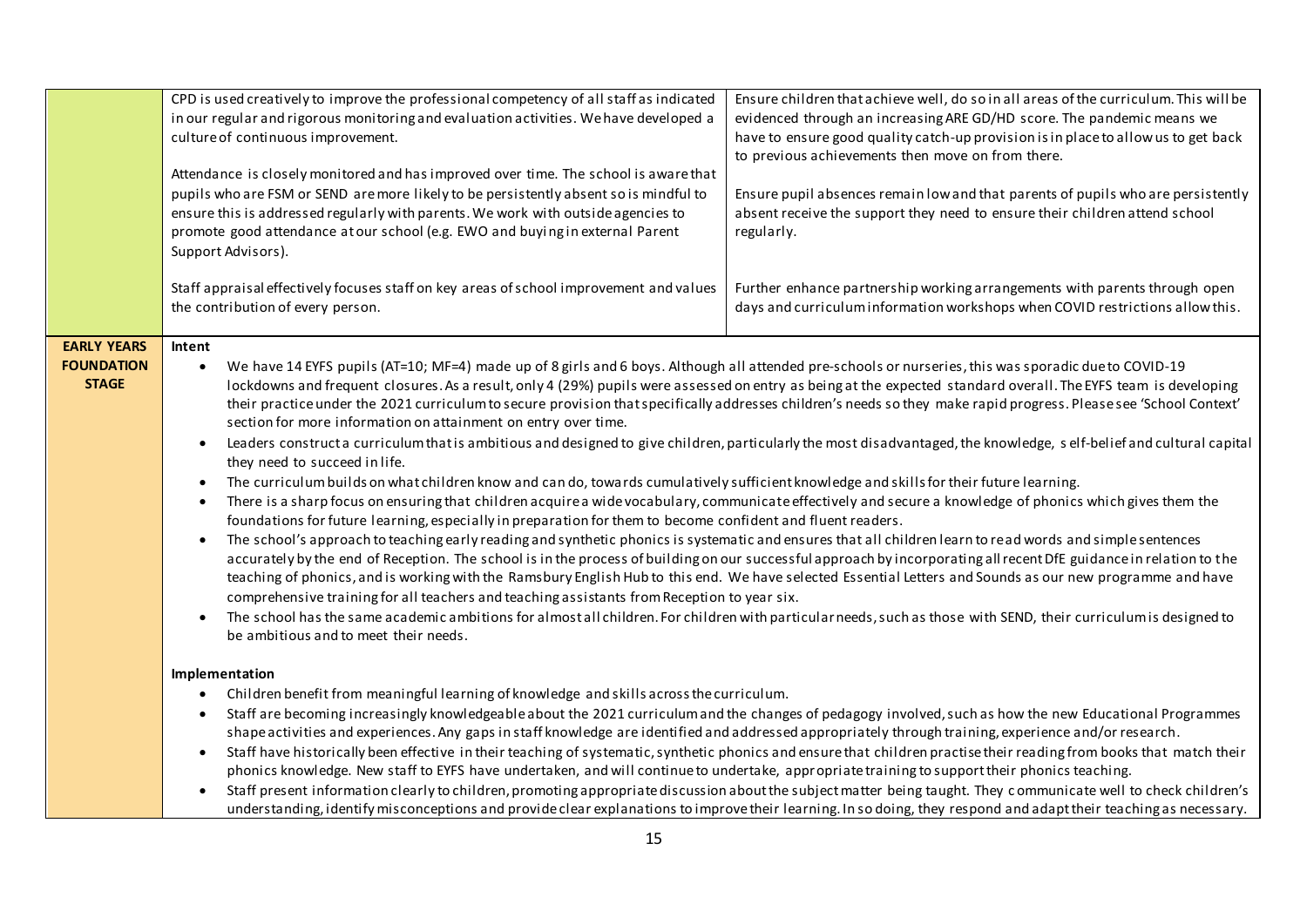- Staff regularly read to children in a way that excites and engages them, introducing new ideas, concepts and vocabulary.
- Staff are developing their teaching of early mathematics in line with the EYFS curriculum 2021 through training, working with colleagues and research. The mathematics curriculum increasingly provides a strong basis for more complex learning later on. Over the EYFS, teaching is increasingly successful at supporting children remember long term what they have been taught, and to integrate new knowledge into larger concepts. This is checked well by staff and leaders through regular monitoring and evaluation activities.
- Leaders understand the limitations of assessment and avoid unnecessary burdens on staff or children.
- Staff are developing the environment, indoor and out, to supportthe intent of an ambitious, coherently planned and sequenced curriculum. There is an understanding that resources must be chosen to meet the children's needs and promote learning.
- The curriculum and care practices promote and support children's emotional security and development of their character. Leaders and staff are particularly attentive to the youngest children's needs.
- Staff give clear messages to children about why it is important to eat, drink, rest, exercise and be kind to each other. They teach children to take managed risks and challenges as they play and learn, supporting them to be a ctive and develop physically.
- Staff provide information for parents about their children's progress, in line with the requirements of the EYFS. They provide information to parents about supporting their child's learning at home, including detail about the school's method of teaching reading and how to hel p their children learn to read.
- Children are carefully tracked following the Reception Baseline Assessment (RBA) in September. Support and interventions are put in place to support those who are at risk of falling behind.

#### **Impact**

- Children develop detailed knowledge and skills across the seven areas of learning in an age-appropriate way. Children develop their vocabulary and use it across the EYFS curriculum. By the end of Reception, children use their knowledge of phonics to read a ccurately and with increasing speed and fluency.
- By the end of Reception, children have the personal, physical and social skills they need to succeed in the next stage of their education. Most children achieve the early learning goals, particularly in English and maths.
- Children enjoy, listen attentively and respond with comprehension to familiar stories, rhymes and songs that are appropriate to their age and stage of development. Children develop their vocabulary and understanding of language across the s even areas of learning.
- Children demonstrate their positive attitudes to learning through high levels of curiosity, concentration and enjoyment. They listen intently and respond positively to adults and each other. Children are developing their resilience to setbacks and take pride in their achievements.
- Children are beginning to manage their own feelings and behaviour, understanding how these have an impact on others. They are developing a sense of right from wrong.
- Children are made ready for leaving Reception and joining Year One, and transition is smooth. They have the knowledge and skills they need to benefit from what school has to offer when it is time to move on.

| <b>Strengths</b>                                                                        | <b>Next Steps for improvement</b>                                          | <b>GOOD</b> |
|-----------------------------------------------------------------------------------------|----------------------------------------------------------------------------|-------------|
| Safeguarding procedures are effective and there is a clear understanding of the         | Ensure the Reception Baseline Assessment (RBA) and EYFS 2021 Framework are |             |
| statutory requirements                                                                  | successfully implemented and any identified areas for development are      |             |
|                                                                                         | addressed in line with recommendations provided by EYFS consultant         |             |
| Children are motivated and inspired to explore their learning, and as a result children | commissioned by the school in November 2021.                               |             |
| are on task with little or no low level disruption                                      |                                                                            |             |
|                                                                                         |                                                                            |             |